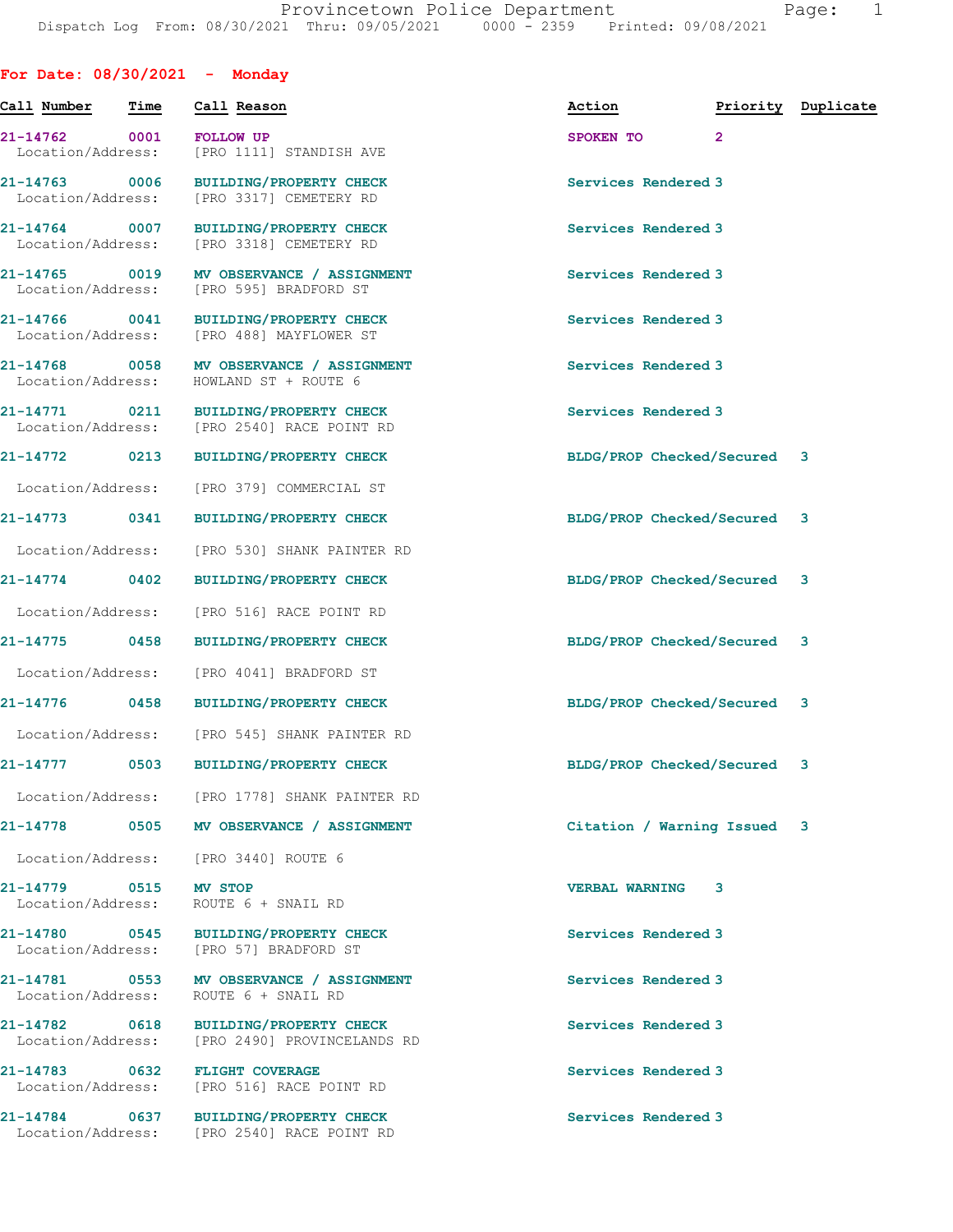|                                                                | 21-14786 0809 SERVICE CALL - POLICE<br>Location/Address: [PRO 488] MAYFLOWER ST                  | Services Rendered 3                     |
|----------------------------------------------------------------|--------------------------------------------------------------------------------------------------|-----------------------------------------|
|                                                                | 21-14787 0812 BUILDING/PROPERTY CHECK                                                            | BLDG/PROP Checked/Secured 3             |
|                                                                | Location/Address: [PRO 3259] MACMILLAN WHARF                                                     |                                         |
|                                                                | 21-14788 0827 BUILDING/PROPERTY CHECK                                                            | BLDG/PROP Checked/Secured 3             |
|                                                                | Location/Address: [PRO 2540] RACE POINT RD                                                       |                                         |
|                                                                | 21-14789 0835 ESCORT / TRANSPORT                                                                 | Transferred Custody<br>3                |
|                                                                | Location/Address: [ORL 1] ROCK HARBOR RD<br>Refer To Arrest: 21-162-AR                           |                                         |
|                                                                | 21-14790 0850 MV OBSERVANCE / ASSIGNMENT<br>Location/Address: [PRO 3440] ROUTE 6                 | <b>Services Rendered 3</b>              |
| 21-14791 0856 MV STOP                                          |                                                                                                  | Citation / Warning Issued 3             |
|                                                                | Location/Address: ROUTE 6 + SNAIL RD                                                             |                                         |
|                                                                | 21-14792 0942 MV OBSERVANCE / ASSIGNMENT<br>Location/Address: JEROME SMITH RD + SHANK PAINTER RD | Services Rendered 3                     |
| 21-14793 0946 MV STOP                                          | Location/Address: [PRO 3296] SHANK PAINTER RD                                                    | <b>VERBAL WARNING 3</b>                 |
| 21-14795 1015 MV STOP                                          | Location/Address: [PRO 2207] SHANK PAINTER RD                                                    | <b>VERBAL WARNING 3</b>                 |
| 21-14796 1020 LOST PROPERTY<br>Location/Address: COMMERCIAL ST |                                                                                                  | Services Rendered 3                     |
|                                                                | 21-14797 1024 SUSPICIOUS ACTIVITY<br>Location/Address: [PRO 2512] JEROME SMITH RD                | SPOKEN TO 2                             |
| 21-14798 1033 MV STOP                                          | Location/Address: [PRO 338] SHANK PAINTER RD                                                     | <b>VERBAL WARNING 3</b>                 |
|                                                                | 21-14799 1035 PARKING COMPLAINT<br>Location/Address: [PRO 1603] STANDISH ST                      | Services Rendered 3                     |
| 21-14800<br>1043                                               | BUILDING/PROPERTY CHECK<br>Location/Address: [PRO 1952] COMMERCIAL ST                            | Services Rendered 3                     |
| 21-14801 1045 MV STOP                                          | Location/Address: SHANK PAINTER RD                                                               | <b>VERBAL WARNING</b><br>3              |
|                                                                | 21-14802 1100 LOST PROPERTY<br>Location/Address: [PRO 3236] COMMERCIAL ST                        | Services Rendered 3                     |
|                                                                | 21-14803 1119 SUSPICIOUS ACTIVITY<br>Location/Address: [PRO 327] COMMERCIAL ST                   | Unfounded<br>2                          |
|                                                                | 21-14806 1151 BUILDING/PROPERTY CHECK<br>Location/Address: [PRO 2540] RACE POINT RD              | Services Rendered 3                     |
|                                                                | 21-14807 1158 PARKING COMPLAINT<br>Location/Address: [PRO 3431] COMMERCIAL ST                    | Services Rendered 3                     |
| 21-14808 1221 911 - GENERAL                                    | Location/Address: [PRO 3175] COMMERCIAL ST                                                       | SPOKEN TO<br>1                          |
| 21-14810                                                       | 1248 SUSPICIOUS ACTIVITY                                                                         | Transported to Hospital<br>$\mathbf{2}$ |
|                                                                | Location/Address: [PRO 27] BRADFORD ST                                                           |                                         |
| 1302<br>21-14812                                               | <b>LOST PROPERTY</b>                                                                             | Services Rendered 3                     |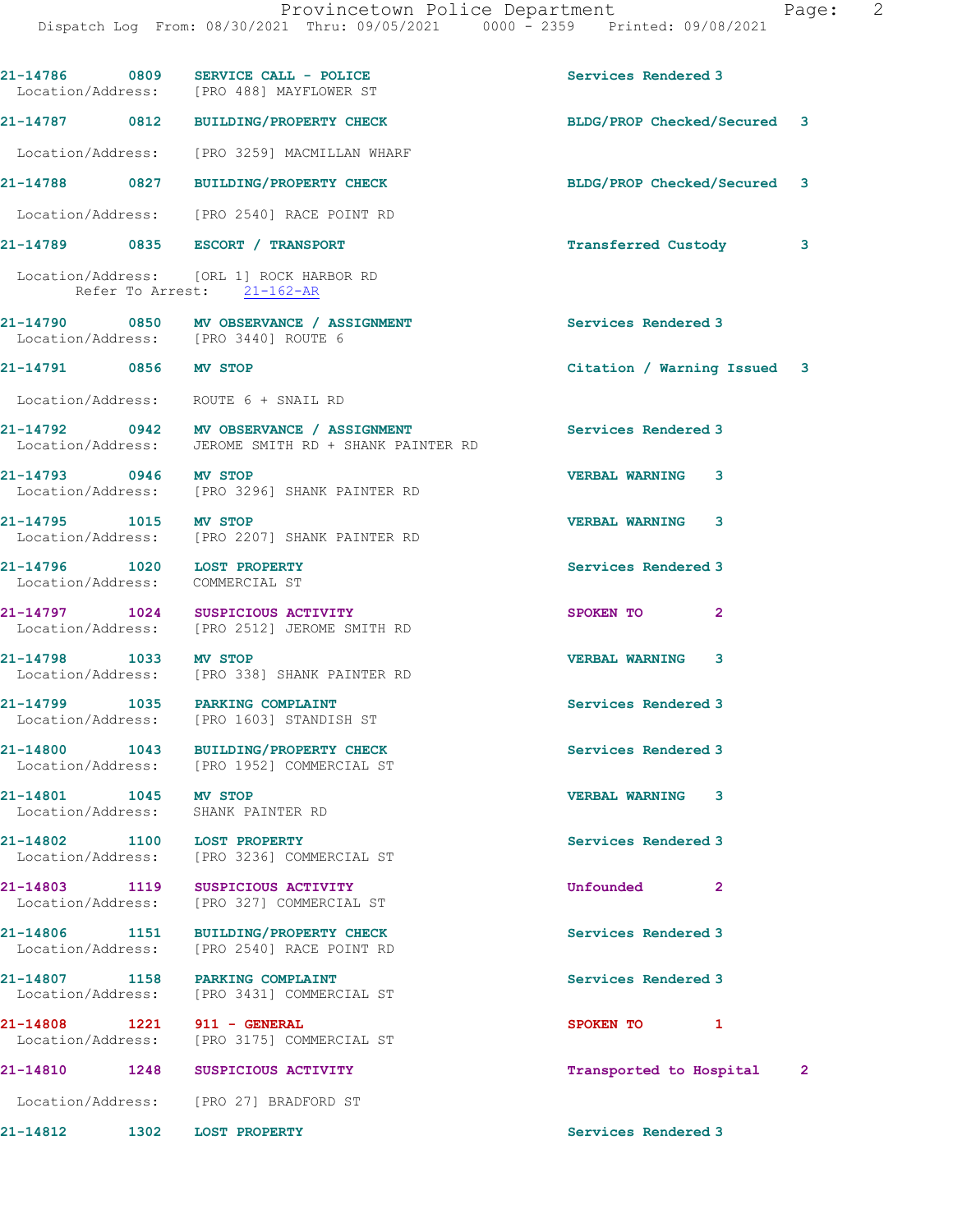|                              | Provincetown Police Department<br>Dispatch Log From: 08/30/2021 Thru: 09/05/2021 0000 - 2359 Printed: 09/08/2021 |                             | 3<br>Page: |
|------------------------------|------------------------------------------------------------------------------------------------------------------|-----------------------------|------------|
|                              | Location/Address: [PRO 208] COMMERCIAL ST                                                                        |                             |            |
| 21-14813 1325 911 - GENERAL  |                                                                                                                  | <b>No Action Required</b>   | 1          |
|                              | Location/Address: [PRO 3017] HARRY KEMP WAY                                                                      |                             |            |
|                              | 21-14814 1338 PARKING COMPLAINT<br>Location/Address: [PRO 1002] MONTELLO ST                                      | Could Not Locate 3          |            |
|                              | 21-14815 1414 BUILDING/PROPERTY CHECK<br>Location/Address: [PRO 3317] CEMETERY RD                                | Services Rendered 3         |            |
|                              | 21-14816 1426 BUILDING/PROPERTY CHECK<br>Location/Address: [PRO 3430] COMMERCIAL ST                              | Services Rendered 3         |            |
| Location/Address: CONWELL ST | 21-14817 1527 MV OBSERVANCE / ASSIGNMENT                                                                         | Services Rendered 3         |            |
| 21-14818 1532 LOST PROPERTY  | Location/Address: [PRO 2490] PROVINCELANDS RD                                                                    | Services Rendered 3         |            |
| 21-14819 1537 ANIMAL CALL    | Location/Address: [PRO 3430] COMMERCIAL ST                                                                       | Could Not Locate 2          |            |
|                              | 21-14820 1555 BUILDING/PROPERTY CHECK<br>Location/Address: [PRO 3121] COMMERCIAL ST                              | Services Rendered 3         |            |
| 21-14821 1613 MV STOP        | Location/Address: [PRO 1665] CONWELL ST                                                                          | Vehicle Towed 3             |            |
| 21-14822 1632 MV COMPLAINT   |                                                                                                                  | Referred to Other Agency 2  |            |
|                              | Location/Address: ROUTE 6 + RACE POINT RD                                                                        |                             |            |
| 21-14823 1647 ASSIST CITIZEN | Location/Address: [PRO 2559] COMMERCIAL ST                                                                       | Services Rendered 3         |            |
|                              | 21-14825 1813 BUILDING/PROPERTY CHECK                                                                            | BLDG/PROP Checked/Secured 3 |            |
|                              | Location/Address: [PRO 1778] SHANK PAINTER RD                                                                    |                             |            |
| 21-14828<br>2021             | <b>ASSIST CITIZEN</b>                                                                                            | Referred to Other Agency    | 3          |
|                              | Location/Address: [PRO 2909] COMMERCIAL ST                                                                       |                             |            |
|                              | 21-14829 2023 MEDICAL EMERGENCY<br>Location/Address: [PRO 2826] COMMERCIAL ST                                    | PATIENT REFUSAL 1           |            |
|                              | 21-14830 2024 BUILDING/PROPERTY CHECK<br>Location/Address: [PRO 525] COMMERCIAL ST                               | Services Rendered 3         |            |
|                              | 21-14831 2146 MV OBSERVANCE / ASSIGNMENT<br>Location/Address: [PRO 3672] ROUTE 6                                 | Services Rendered 3         |            |
| 21-14832 2156 MV STOP        | Location/Address: [PRO 3672] ROUTE 6                                                                             | VERBAL WARNING 3            |            |
|                              | 21-14833 2224 HARASSMENT / THREATS<br>Location/Address: [PRO 542] SHANK PAINTER RD                               | Services Rendered 2         |            |
|                              | 21-14834 2225 BUILDING/PROPERTY CHECK                                                                            | BLDG/PROP Checked/Secured 3 |            |
|                              | Location/Address: [PRO 1638] COMMERCIAL ST                                                                       |                             |            |
|                              | 21-14835 2244 BUILDING/PROPERTY CHECK                                                                            | BLDG/PROP Checked/Secured 3 |            |
|                              | Location/Address: [PRO 1989] COMMERCIAL ST                                                                       |                             |            |
|                              | 21-14836 2308 TRAFFIC CONTROL<br>Location/Address: [PRO 145] COMMERCIAL ST                                       | Services Rendered 3         |            |
|                              |                                                                                                                  |                             |            |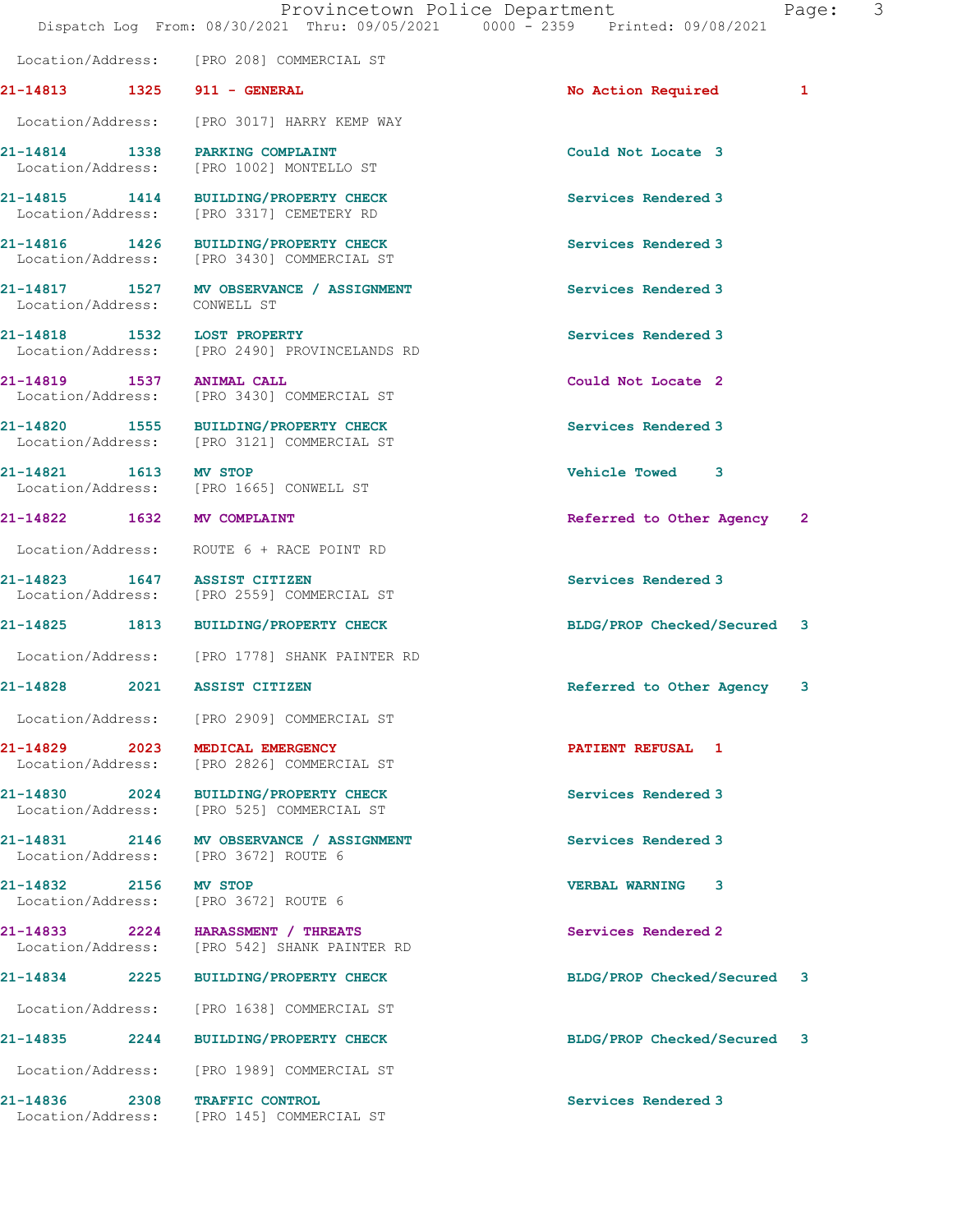|                                                                   | Provincetown Police Department<br>Dispatch Log From: 08/30/2021 Thru: 09/05/2021 0000 - 2359 Printed: 09/08/2021 | 4<br>Page:                  |
|-------------------------------------------------------------------|------------------------------------------------------------------------------------------------------------------|-----------------------------|
| 21-14837 2311 MEDICAL EMERGENCY                                   | Location/Address: [PRO 2702] COMMERCIAL ST                                                                       | <b>PATIENT REFUSAL 1</b>    |
| 21-14838 2321 911 - GENERAL<br>Location/Address: COMMERCIAL ST    |                                                                                                                  | Services Rendered 1         |
| 21-14839 2346 NOISE COMPLAINT                                     | Location/Address: [PRO 1520] BRADFORD ST                                                                         | Services Rendered 3         |
| For Date: $08/31/2021$ - Tuesday                                  |                                                                                                                  |                             |
| 21-14841 0001 BAR CHECK                                           | Location/Address: [PRO 2737] COMMERCIAL ST                                                                       | Services Rendered 3         |
| Location/Address: HOWLAND ST + ROUTE 6                            | 21-14842 0002 MV OBSERVANCE / ASSIGNMENT                                                                         | Services Rendered 3         |
|                                                                   | 21-14843 0003 BUILDING/PROPERTY CHECK<br>Location/Address: [PRO 2520] PRINCE ST                                  | Services Rendered 3         |
| 21-14844 0018 MV STOP                                             |                                                                                                                  | Citation / Warning Issued 3 |
| Location/Address: ROUTE 6 + SNAIL RD                              |                                                                                                                  |                             |
| 21-14845 0026 BAR CHECK                                           | Location/Address: [PRO 272] COMMERCIAL ST                                                                        | Services Rendered 3         |
| 21-14846 0032 BAR CHECK                                           | Location/Address: [PRO 399] COMMERCIAL ST                                                                        | Services Rendered 3         |
|                                                                   | 21-14847 0047 BUILDING/PROPERTY CHECK<br>Location/Address: [PRO 3259] MACMILLAN WHARF                            | Services Rendered 3         |
|                                                                   | 21-14848 0055 BUILDING/PROPERTY CHECK                                                                            | BLDG/PROP Checked/Secured 3 |
|                                                                   | Location/Address: [PRO 1646] WINSLOW ST                                                                          |                             |
| 21-14849 0058 MV STOP<br>Location/Address: ROUTE 6 + SNAIL RD     |                                                                                                                  | <b>VERBAL WARNING 3</b>     |
| Location/Address:                                                 | 21-14852 0109 MV OBSERVANCE / ASSIGNMENT<br>RYDER ST + BRADFORD ST                                               | Services Rendered 3         |
|                                                                   | 21-14853 0232 BUILDING/PROPERTY CHECK<br>Location/Address: [PRO 530] SHANK PAINTER RD                            | Services Rendered 3         |
| 21-14854 0249 SUSPICIOUS ACTIVITY<br>Refer To Field Int: 21-14-FI | Location/Address: [PRO 3317] CEMETERY RD                                                                         | SPOKEN TO<br>$\mathbf{2}$   |
|                                                                   | 21-14855 0307 BUILDING/PROPERTY CHECK                                                                            | BLDG/PROP Checked/Secured 3 |
|                                                                   | Location/Address: [PRO 440] HARRY KEMP WAY                                                                       |                             |
| 21-14856 0332 HAZARDS                                             | Location/Address: [PRO 223] COMMERCIAL ST                                                                        | Services Rendered 2         |
|                                                                   | 21-14857 0334 BUILDING/PROPERTY CHECK                                                                            | BLDG/PROP Checked/Secured 3 |
| Location/Address:                                                 | [PRO 516] RACE POINT RD                                                                                          |                             |
| 21-14858 0548<br>Location/Address:                                | <b>BUILDING/PROPERTY CHECK</b><br>[PRO 571] ALDEN ST                                                             | Services Rendered 3         |
|                                                                   | 21-14859 0554 MV OBSERVANCE / ASSIGNMENT<br>Location/Address: [PRO 447] JEROME SMITH RD                          | Services Rendered 3         |
| 21-14860<br>0625                                                  | SERVICE CALL - POLICE                                                                                            | Services Rendered 3<br>3    |

Location/Address: [PRO 516] RACE POINT RD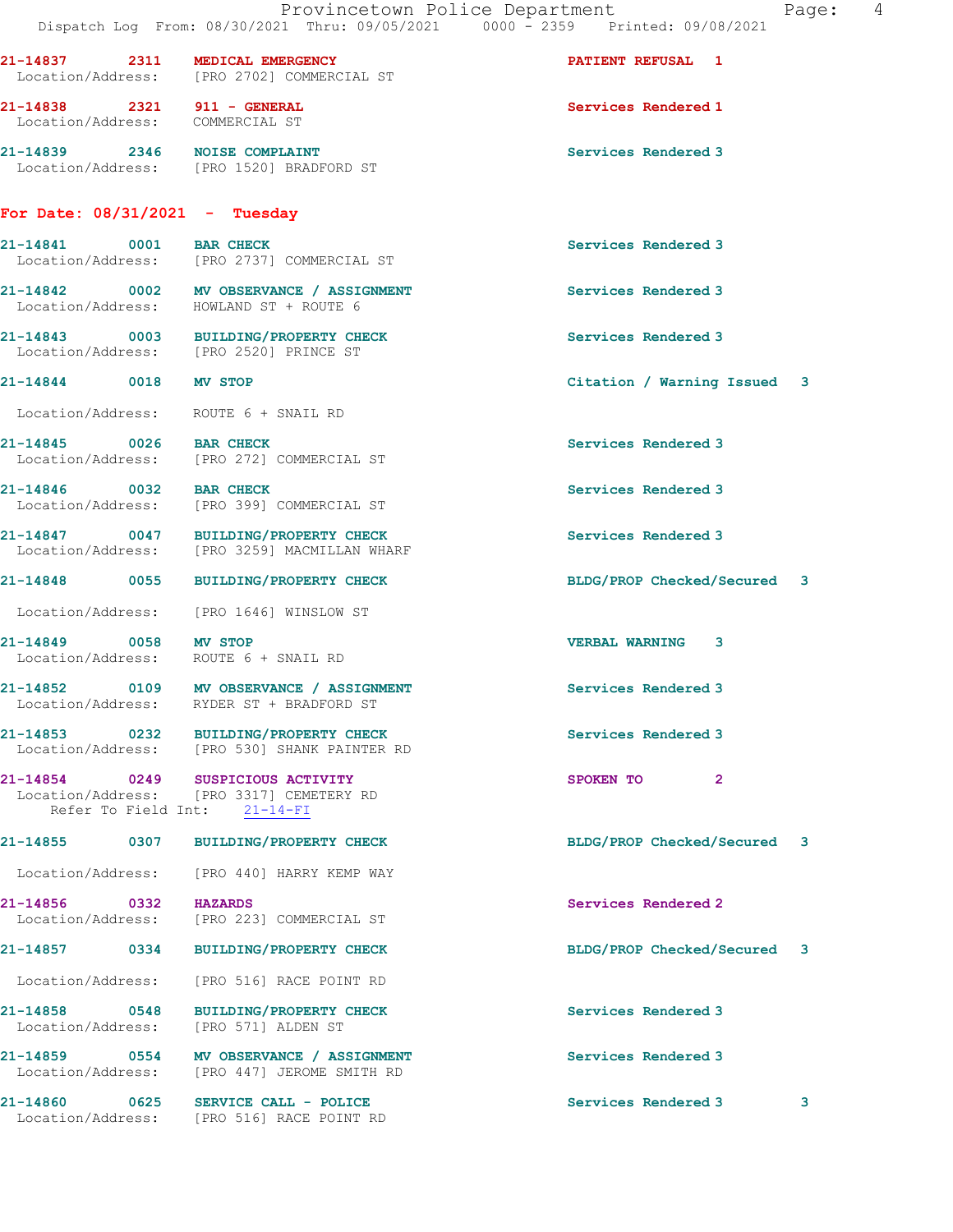|                                       |      | 21-14861 0638 BUILDING/PROPERTY CHECK<br>Location/Address: [PRO 526] RYDER ST EXT      | Services Rendered 3                  |  |
|---------------------------------------|------|----------------------------------------------------------------------------------------|--------------------------------------|--|
|                                       |      | 21-14862 0649 SERVICE CALL - POLICE                                                    | BLDG/PROP Checked/Secured 3          |  |
|                                       |      | Location/Address: [PRO 569] WINSLOW ST                                                 |                                      |  |
|                                       |      | 21-14863 0813 SERVICE CALL - POLICE<br>Location/Address: [PRO 569] WINSLOW ST          | Services Rendered 3                  |  |
| 21-14865 0832 LOST PROPERTY           |      | Location/Address: [PRO 542] SHANK PAINTER RD                                           | Services Rendered 3                  |  |
|                                       |      | 21-14866 0844 SERVE PROTECTION ORDER<br>Location/Address: [PRO 2931] COMMERCIAL ST     | Services Rendered 2                  |  |
|                                       |      | 21-14867 0853 BUILDING/PROPERTY CHECK                                                  | BLDG/PROP Checked/Secured 3          |  |
|                                       |      | Location/Address: [PRO 204] COMMERCIAL ST                                              |                                      |  |
| 21-14868 0930 ANIMAL CALL             |      |                                                                                        | Transferred Custody 2                |  |
|                                       |      | Location/Address: [PRO 1587] PEARL ST                                                  |                                      |  |
|                                       |      | 21-14872 0930 BUILDING/PROPERTY CHECK                                                  | BLDG/PROP Checked/Secured 3          |  |
|                                       |      | Location/Address: [PRO 2977] COMMERCIAL ST                                             |                                      |  |
| 21-14869 0943 LOST PROPERTY           |      | Location/Address: [PRO 542] SHANK PAINTER RD                                           | Services Rendered 3                  |  |
|                                       |      | 21-14870 0959 ASSIST DEPARTMENT / MUTUAL AID<br>Location/Address: [TRU] SALLYS WAY     | Services Rendered 3                  |  |
|                                       |      | 21-14875 1021 MV OBSERVANCE / ASSIGNMENT<br>Location/Address: [PRO 3317] CEMETERY RD   | Services Rendered 3                  |  |
|                                       |      | 21-14876 1106 MV OBSERVANCE / ASSIGNMENT<br>Location/Address: BERRY LN + COMMERCIAL ST | Services Rendered 3                  |  |
|                                       |      | 21-14877 1108 BUILDING/PROPERTY CHECK                                                  | BLDG/PROP Checked/Secured 3          |  |
|                                       |      | Location/Address: [PRO 2512] JEROME SMITH RD                                           |                                      |  |
| 21-14878<br>1111<br>Location/Address: |      | MV OBSERVANCE / ASSIGNMENT<br>PROVINCELANDS RD + BRADFORD ST EXT                       | Services Rendered 3                  |  |
| 21-14879 1122 MV STOP                 |      | Location/Address: [PRO 2645] SHANK PAINTER RD                                          | <b>VERBAL WARNING</b><br>3           |  |
| 21-14880                              |      | 1151 ALARM - FIRE<br>Location/Address: [PRO 2702] COMMERCIAL ST                        | <b>False Alarm</b><br>1              |  |
| 21-14881 1200 MV COMPLAINT            |      | Location/Address: [PRO 4125] HARBOR HILL RD                                            | <b>Vehicle Towed</b><br>$\mathbf{2}$ |  |
| 21-14883 1208 911 - GENERAL           |      | Location/Address: [PRO 106] COMMERCIAL ST                                              | Services Rendered 1                  |  |
|                                       |      | 21-14882 1209 BUILDING/PROPERTY CHECK                                                  | BLDG/PROP Checked/Secured 3          |  |
|                                       |      | Location/Address: [PRO 2483] COMMERCIAL ST                                             |                                      |  |
| 21-14884                              | 1302 | MEDICAL EMERGENCY                                                                      | Transported to Hospital 1            |  |
|                                       |      | Location/Address: [PRO 440] HARRY KEMP WAY                                             |                                      |  |
| 21-14885 1305 911 - GENERAL           |      | Location/Address: [PRO 2994] COMMERCIAL ST                                             | Services Rendered 1                  |  |
| 21-14886                              | 1311 | BUILDING/PROPERTY CHECK                                                                | Services Rendered 3                  |  |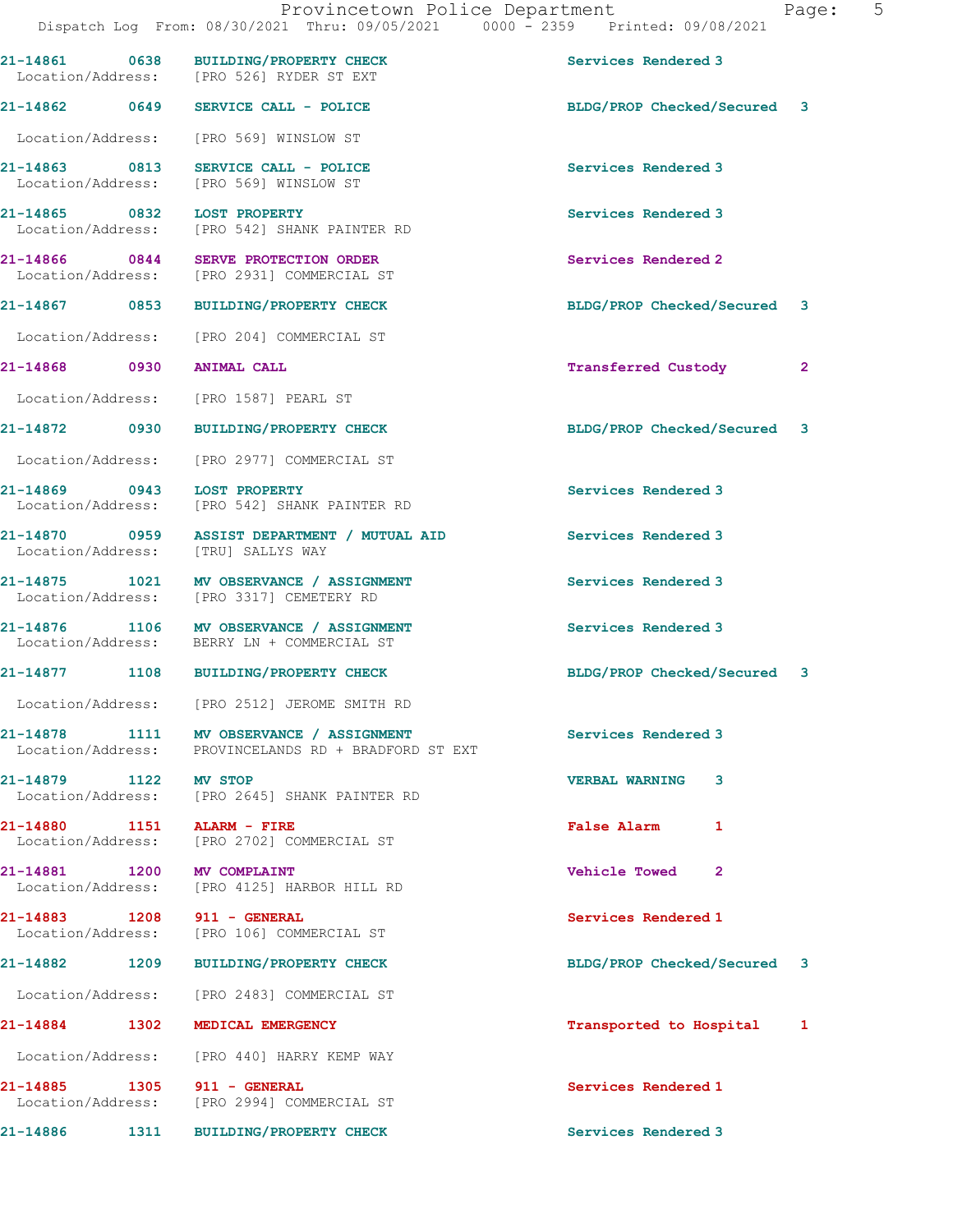|                                                     | Provincetown Police Department<br>Dispatch Log From: 08/30/2021 Thru: 09/05/2021 0000 - 2359 Printed: 09/08/2021 |                             | Page:<br>6 |  |
|-----------------------------------------------------|------------------------------------------------------------------------------------------------------------------|-----------------------------|------------|--|
|                                                     | Location/Address: [PRO 488] MAYFLOWER ST                                                                         |                             |            |  |
|                                                     | 21-14887 1359 BUILDING/PROPERTY CHECK                                                                            | BLDG/PROP Checked/Secured 3 |            |  |
|                                                     | Location/Address: [PRO 2540] RACE POINT RD                                                                       |                             |            |  |
|                                                     | 21-14889 1413 SUSPICIOUS ACTIVITY<br>Location/Address: JEROME SMITH RD + ALDEN ST                                | <b>VERBAL WARNING 2</b>     |            |  |
|                                                     | 21-14890 1459 LOST PROPERTY<br>Location/Address: [PRO 542] SHANK PAINTER RD                                      | Services Rendered 3         |            |  |
|                                                     | 21-14891 1531 MV OBSERVANCE / ASSIGNMENT<br>Location/Address: [PRO 3440] ROUTE 6                                 | Services Rendered 3         |            |  |
| 21-14892 1549 MV STOP                               | Location/Address: ROUTE 6 + SNAIL RD                                                                             | <b>VERBAL WARNING 3</b>     |            |  |
| Location/Address: SNAIL RD                          | 21-14894 1551 ASSIST CITIZEN                                                                                     | Services Rendered 3         |            |  |
|                                                     | 21-14893 1558 PARKING COMPLAINT<br>Location/Address: [PRO 2483] COMMERCIAL ST                                    | Services Rendered 3         |            |  |
| 21-14896 1626 BAR CHECK                             | Location/Address: [PRO 399] COMMERCIAL ST                                                                        | Services Rendered 3         |            |  |
|                                                     | 21-14897 1640 MV OBSERVANCE / ASSIGNMENT<br>Location/Address: [PRO 2513] ROUTE 6                                 | Services Rendered 3         |            |  |
| 21-14898 1701 MV STOP<br>Location/Address: ROUTE 6  |                                                                                                                  | <b>VERBAL WARNING 3</b>     |            |  |
|                                                     | 21-14899 1703 BUILDING/PROPERTY CHECK                                                                            | BLDG/PROP Checked/Secured 3 |            |  |
|                                                     | Location/Address: [PRO 204] COMMERCIAL ST                                                                        |                             |            |  |
|                                                     | 21-14901 1800 BUILDING/PROPERTY CHECK                                                                            | BLDG/PROP Checked/Secured 3 |            |  |
|                                                     | Location/Address: [PRO 1778] SHANK PAINTER RD                                                                    |                             |            |  |
|                                                     | 21-14902 1816 BUILDING/PROPERTY CHECK<br>Location/Address: [PRO 3259] MACMILLAN WHARF                            | Services Rendered 3         |            |  |
| 21-14903 1835 MV STOP<br>Location/Address: ROUTE 6  |                                                                                                                  | <b>VERBAL WARNING 3</b>     |            |  |
| 21-14904 1840 ALARM - FIRE                          | Location/Address: [PRO 155] COMMERCIAL ST                                                                        | Services Rendered 1         |            |  |
| Location/Address: FREEMAN ST                        | 21-14905 1848 PARKING COMPLAINT                                                                                  | SPOKEN TO 3                 |            |  |
|                                                     | 21-14907 1911 BUILDING/PROPERTY CHECK                                                                            | BLDG/PROP Checked/Secured 3 |            |  |
|                                                     | Location/Address: [PRO 182] COMMERCIAL ST                                                                        |                             |            |  |
|                                                     | 21-14908 1934 MEDICAL EMERGENCY                                                                                  | Transported to Hospital     | 1          |  |
|                                                     | Location/Address: [PRO 597] COMMERCIAL ST                                                                        |                             |            |  |
|                                                     | 21-14909 1937 BUILDING/PROPERTY CHECK<br>Location/Address: [PRO 517] RACE POINT RD                               | Services Rendered 3         |            |  |
| 21-14910 1951 MV STOP<br>Location/Address: COURT ST |                                                                                                                  | <b>VERBAL WARNING 3</b>     |            |  |
|                                                     | 21-14911 1954 TRAFFIC CONTROL                                                                                    | Citation / Warning Issued 3 |            |  |
|                                                     | Location/Address: COMMERCIAL ST                                                                                  |                             |            |  |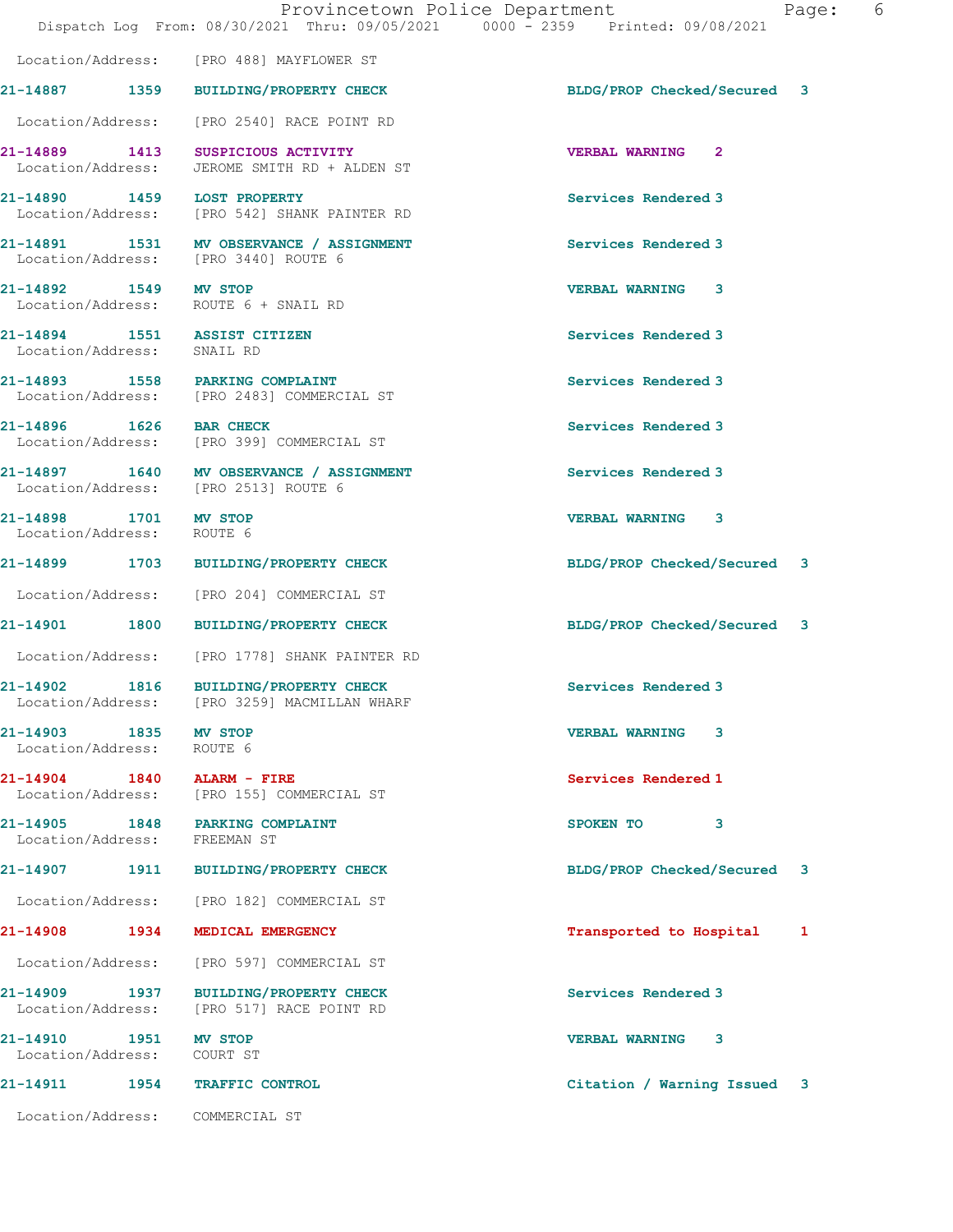|                                                    | Dispatch Log From: 08/30/2021 Thru: 09/05/2021 0000 - 2359 Printed: 09/08/2021                                         |                             |              |
|----------------------------------------------------|------------------------------------------------------------------------------------------------------------------------|-----------------------------|--------------|
|                                                    | 21-14912 2034 NOISE COMPLAINT<br>Location/Address: [PRO 625] DEWEY AVE                                                 | Services Rendered 3         | $\mathbf{2}$ |
|                                                    | 21-14914 2051 ASSIST CITIZEN<br>Location/Address: [PRO 542] SHANK PAINTER RD                                           | 3<br>SPOKEN TO              |              |
|                                                    | 21-14915 2101 MV OBSERVANCE / ASSIGNMENT<br>Location/Address: BRADFORD ST + HOWLAND ST                                 | Services Rendered 3         |              |
| 21-14916 2112 MV STOP                              | Location/Address: [PRO 57] BRADFORD ST                                                                                 | <b>VERBAL WARNING</b><br>3  |              |
|                                                    | 21-14917 2126 BUILDING/PROPERTY CHECK                                                                                  | BLDG/PROP Checked/Secured 3 |              |
|                                                    | Location/Address: [PRO 444] HIGH POLE HILL                                                                             |                             |              |
| 21-14918 2131 MV STOP                              | Location/Address: [PRO 357] COMMERCIAL ST                                                                              | <b>VERBAL WARNING</b><br>3  |              |
| 21-14919 2139 MV STOP<br>Location/Address:         | COMMERCIAL ST                                                                                                          | <b>VERBAL WARNING</b><br>3  |              |
|                                                    | 21-14920 2143 BUILDING/PROPERTY CHECK<br>Location/Address: [PRO 3318] CEMETERY RD                                      | Services Rendered 3         |              |
| 21-14921 2144 ANIMAL CALL                          | Location/Address: COMMERCIAL ST + ANTHONY ST                                                                           | Services Rendered 2         |              |
| 21-14922 2204 MV STOP<br>Location/Address: ROUTE 6 |                                                                                                                        | <b>VERBAL WARNING</b><br>3  |              |
| 21-14923 2240 MV STOP                              | Location/Address: [PRO 3633] COMMERCIAL ST                                                                             | <b>VERBAL WARNING</b><br>3  |              |
|                                                    | 21-14925 2352 BUILDING/PROPERTY CHECK<br>Location/Address: [PRO 3430] COMMERCIAL ST                                    | Services Rendered 3         |              |
|                                                    | 21-14926 2354 BUILDING/PROPERTY CHECK                                                                                  | BLDG/PROP Checked/Secured 3 |              |
|                                                    | Location/Address: [PRO 182] COMMERCIAL ST                                                                              |                             |              |
|                                                    | 21-14927 2355 BUILDING/PROPERTY CHECK                                                                                  | BLDG/PROP Checked/Secured 3 |              |
|                                                    | Location/Address: [PRO 3430] COMMERCIAL ST                                                                             |                             |              |
|                                                    | 21-14928 2355 BUILDING/PROPERTY CHECK                                                                                  | BLDG/PROP Checked/Secured 3 |              |
|                                                    | Location/Address: [PRO 175] COMMERCIAL ST                                                                              |                             |              |
|                                                    | For Date: $09/01/2021$ - Wednesday                                                                                     |                             |              |
|                                                    | 21-14929 0010 MV OBSERVANCE / ASSIGNMENT<br>Location/Address: BRADFORD ST + RYDER ST                                   | Services Rendered 3         |              |
| 21-14930 0022 MV STOP                              | Location/Address: PRINCE ST + BRADFORD ST                                                                              | <b>VERBAL WARNING</b><br>3  |              |
|                                                    | 21-14931 0031 SUSPICIOUS ACTIVITY<br>Location/Address: [PRO 2479] ROUTE 6                                              | SPOKEN TO<br>$\overline{2}$ |              |
|                                                    | 21-14933 0035 DISTURBANCE - FIGHT / ARGUMENT<br>Location/Address: [PRO 526] RYDER ST EXT<br>Refer To Arrest: 21-163-AR | Arrest(s) Made 1            |              |
|                                                    | 21-14934 0048 DISTURBANCE - FIGHT / ARGUMENT<br>Location/Address: [PRO 105] COMMERCIAL ST                              | FOLLOW UP<br>1              |              |
|                                                    | 21-14935 0049 MEDICAL EMERGENCY                                                                                        | Transported to Hospital 1   |              |
|                                                    | Location/Address: [PRO 105] COMMERCIAL ST                                                                              |                             |              |
|                                                    |                                                                                                                        |                             |              |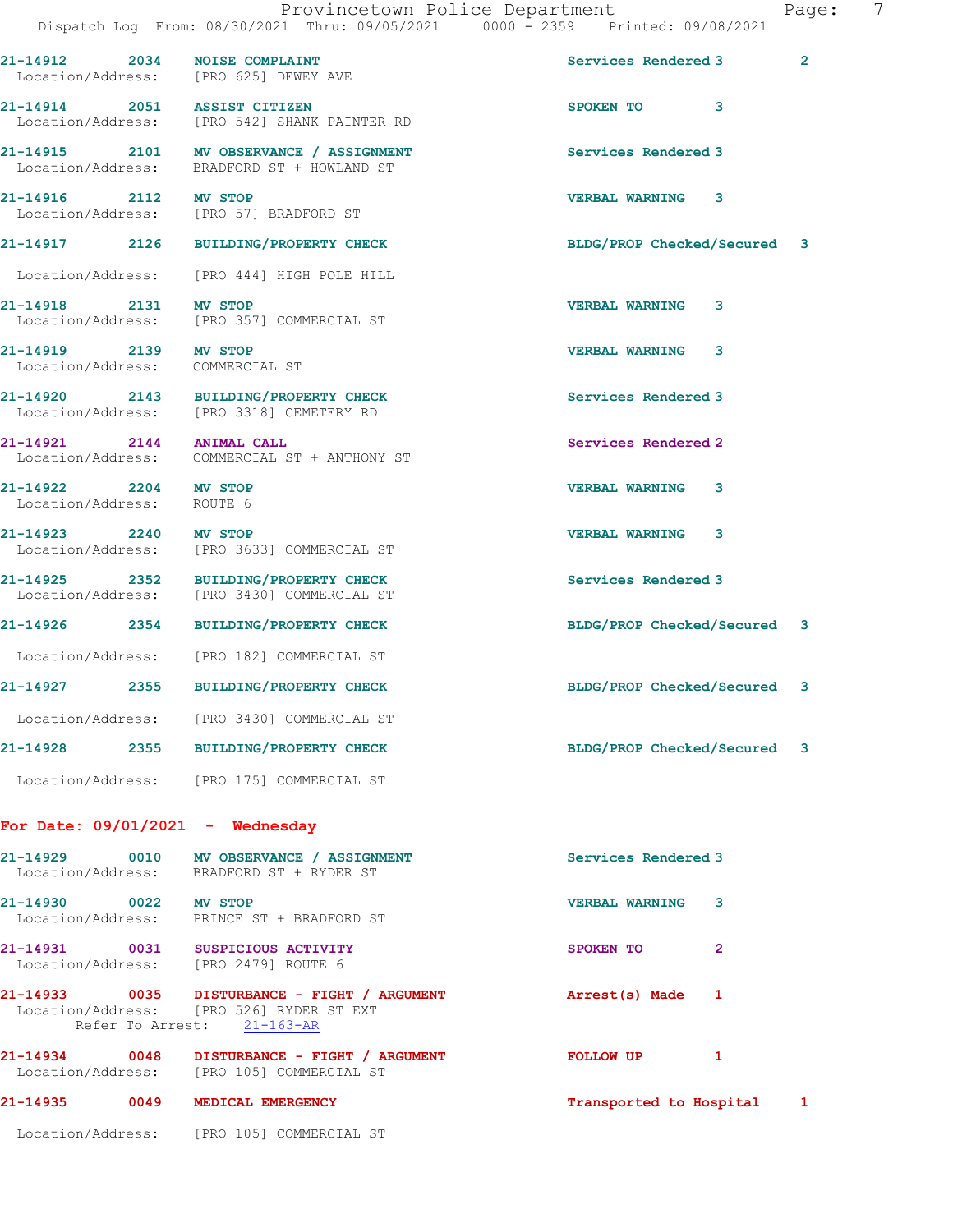| 21-14936<br>0055                             | <b>ASSIST CITIZEN</b>                                                                     | Referred to Other Agency 3  |              |
|----------------------------------------------|-------------------------------------------------------------------------------------------|-----------------------------|--------------|
|                                              | Location/Address: [PRO 542] SHANK PAINTER RD                                              |                             |              |
| 21-14939 0148                                | MEDICAL EMERGENCY<br>Location/Address: [PRO 1932] CARVER ST                               | Services Rendered 1         |              |
|                                              | 21-14941 0237 MV OBSERVANCE / ASSIGNMENT<br>Location/Address: [PRO 3912] SHANK PAINTER RD | Services Rendered 3         |              |
| 21-14942 0351                                | <b>BUILDING/PROPERTY CHECK</b>                                                            | BLDG/PROP Checked/Secured 3 |              |
|                                              | Location/Address: [PRO 516] RACE POINT RD                                                 |                             |              |
| 21-14943 0411                                | <b>BUILDING/PROPERTY CHECK</b>                                                            | BLDG/PROP Checked/Secured 3 |              |
| Location/Address:                            | [PRO 1886] BRADFORD ST                                                                    |                             |              |
|                                              | 21-14944 0514 BUILDING/PROPERTY CHECK<br>Location/Address: [PRO 2540] RACE POINT RD       | Services Rendered 3         |              |
| 21-14945 0550                                | <b>ANIMAL CALL</b><br>Location/Address: [PRO 2941] FRANKLIN ST                            | Services Rendered 2         |              |
|                                              | 21-14947 0616 SERVICE CALL - POLICE<br>Location/Address: [PRO 516] RACE POINT RD          | Services Rendered 3         | $\mathbf{2}$ |
| 21-14948 0620 LOST PROPERTY                  | Location/Address: [PRO 542] SHANK PAINTER RD                                              | Services Rendered 3         |              |
|                                              | 21-14949 0809 SERVICE CALL - POLICE<br>Location/Address: [PRO 569] WINSLOW ST             | Services Rendered 3         |              |
| 21-14950 0812 ANIMAL CALL                    | Location/Address: [PRO 1169] WINTHROP ST                                                  | Services Rendered 2         |              |
|                                              | 21-14952 0905 BUILDING/PROPERTY CHECK                                                     | BLDG/PROP Checked/Secured 3 |              |
|                                              | Location/Address: [PRO 3259] MACMILLAN WHARF                                              |                             |              |
|                                              | 21-14954   1041   ESCORT / TRANSPORT                                                      | <b>Transferred Custody</b>  | 3            |
|                                              | Location/Address: [PRO 542] SHANK PAINTER RD<br>Refer To Arrest: 21-163-AR                |                             |              |
| Location/Address:                            | 21-14955 1048 MV OBSERVANCE / ASSIGNMENT<br>ROUTE 6 + PROVINCELANDS RD                    | Services Rendered 3         |              |
|                                              | 21-14957 1125 BUILDING/PROPERTY CHECK<br>Location/Address: [PRO 3430] COMMERCIAL ST       | Services Rendered 3         |              |
| 21-14958 1215 FOLLOW UP<br>Location/Address: | [PRO 2391] BRADFORD ST                                                                    | Services Rendered 2         |              |
| 21-14959<br>1223                             | MEDICAL EMERGENCY                                                                         | Transported to Hospital     | 1            |
|                                              | Location/Address: [PRO 442] HARRY KEMP WAY                                                |                             |              |
| 21-14962 1332                                | <b>MISSING PERSON</b><br>Location/Address: [PRO 3259] MACMILLAN WHARF                     | Services Rendered 1         | 1            |
| 21-14963 1340                                | LARCENY / FORGERY / FRAUD<br>Location/Address: [PRO 542] SHANK PAINTER RD                 | Services Rendered 2         |              |
| 21-14964 1416 LOST PROPERTY                  | Location/Address: [PRO 542] SHANK PAINTER RD                                              | Services Rendered 3         |              |
| 21-14966 1508                                | <b>SCHOOL CROSSING</b><br>Location/Address: [PRO 569] WINSLOW ST                          | Services Rendered 3         |              |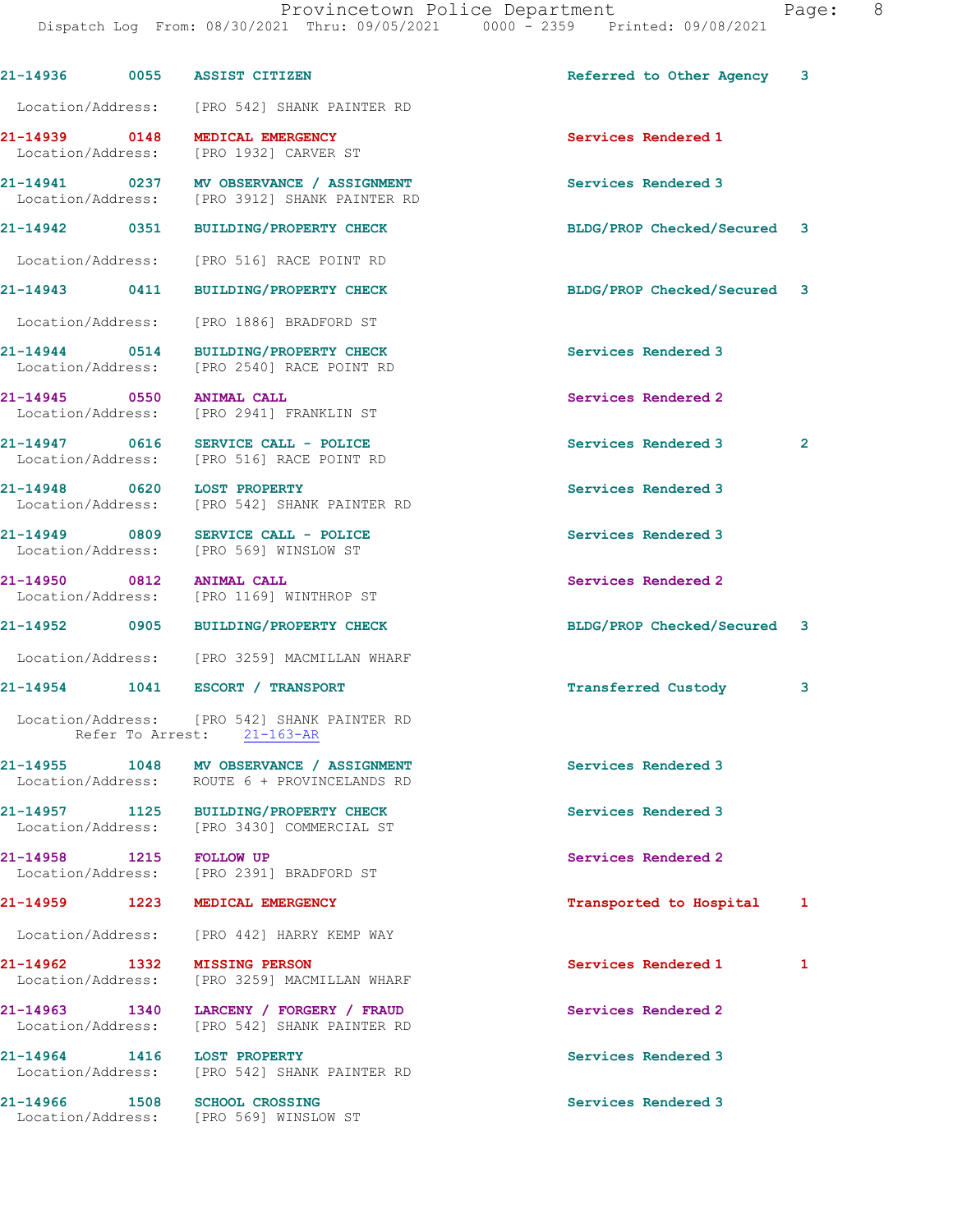|                                    | Dispatch Log From: 08/30/2021 Thru: 09/05/2021 0000 - 2359 Printed: 09/08/2021              | Provincetown Police Department | Page: 9 |
|------------------------------------|---------------------------------------------------------------------------------------------|--------------------------------|---------|
|                                    | 21-14967 1510 LARCENY / FORGERY / FRAUD<br>Location/Address: [PRO 606] CONWELL ST           | Unfounded<br>$\overline{2}$    |         |
| 21-14969 1532 FOLLOW UP            | Location/Address: [PRO 606] CONWELL ST                                                      | Unfounded<br>$\mathbf{2}$      |         |
|                                    | 21-14970   1541   BIKE - ACCIDENT                                                           | Transported to Hospital 1      |         |
|                                    | Location/Address: PROVINCELANDS RD                                                          |                                |         |
|                                    | 21-14971 1616 MV OBSERVANCE / ASSIGNMENT<br>Location/Address: [PRO 3440] ROUTE 6            | Services Rendered 3            |         |
|                                    | 21-14972 1701 BUILDING/PROPERTY CHECK<br>Location/Address: [PRO 2483] COMMERCIAL ST         | Services Rendered 3            |         |
|                                    | 21-14974 1717 BUILDING/PROPERTY CHECK<br>Location/Address: [PRO 106] COMMERCIAL ST          | Services Rendered 3            |         |
|                                    | 21-14976 1733 MEDICAL EMERGENCY<br>Location/Address: [PRO 350] COMMERCIAL ST                | PATIENT REFUSAL 1              |         |
|                                    | 21-14977 1736 PARKING COMPLAINT<br>Location/Address: [PRO 506] PEARL ST                     | Services Rendered 3            |         |
|                                    | 21-14978 1748 MV OBSERVANCE / ASSIGNMENT                                                    | No Action Required             | 3       |
| Location/Address: ROUTE 6          |                                                                                             |                                |         |
|                                    | 21-14980 1808 ASSIST DEPARTMENT / MUTUAL AID<br>Location/Address: [TRU 409] MEETINGHOUSE RD | Services Rendered 3            |         |
| 21-14982 1923                      | ALARM - GENERAL<br>Location/Address: [PRO 440] HARRY KEMP WAY                               | False Alarm 1                  |         |
|                                    | 21-14983 1933 BUILDING/PROPERTY CHECK<br>Location/Address: [PRO 440] HARRY KEMP WAY         | Services Rendered 3            |         |
|                                    | 21-14984 1954 BUILDING/PROPERTY CHECK                                                       | BLDG/PROP Checked/Secured 3    |         |
|                                    | Location/Address: [PRO 530] SHANK PAINTER RD                                                |                                |         |
| Location/Address:                  | 21-14985 1957 BUILDING/PROPERTY CHECK<br>[PRO 3296] SHANK PAINTER RD                        | Services Rendered 3            |         |
|                                    | 21-14986 2002 MV OBSERVANCE / ASSIGNMENT<br>Location/Address: [PRO 413] CONWELL ST          | Services Rendered 3            |         |
| 21-14987                           | 2055 COMPLAINT - GENERAL                                                                    | Transported to Hospital        | 3       |
| Location/Address:                  | ROUTE 6 + SNAIL RD                                                                          |                                |         |
| 21-14989 2136<br>Location/Address: | MEDICAL EMERGENCY<br>[PRO 3222] ALDEN ST                                                    | PATIENT REFUSAL 1              |         |
|                                    | 21-14990 2153 BUILDING/PROPERTY CHECK<br>Location/Address: [PRO 2490] PROVINCELANDS RD      | Services Rendered 3            |         |
| 21-14991 2159                      | MEDICAL EMERGENCY                                                                           | Transported to Hospital        | -1      |
| Location/Address:                  | [PRO 3670] SHANK PAINTER RD                                                                 |                                |         |
| Location/Address:                  | DISTURBANCE - FIGHT / ARGUMENT<br>[PRO 399] COMMERCIAL ST                                   | SPOKEN TO<br>$\mathbf{1}$      |         |
| Location/Address:                  | 21-14994 2241 BUILDING/PROPERTY CHECK<br>[PRO 2977] COMMERCIAL ST                           | Services Rendered 3            |         |
| 2348<br>21-14995                   | BUILDING/PROPERTY CHECK                                                                     | Services Rendered 3            |         |

Location/Address: [PRO 2483] COMMERCIAL ST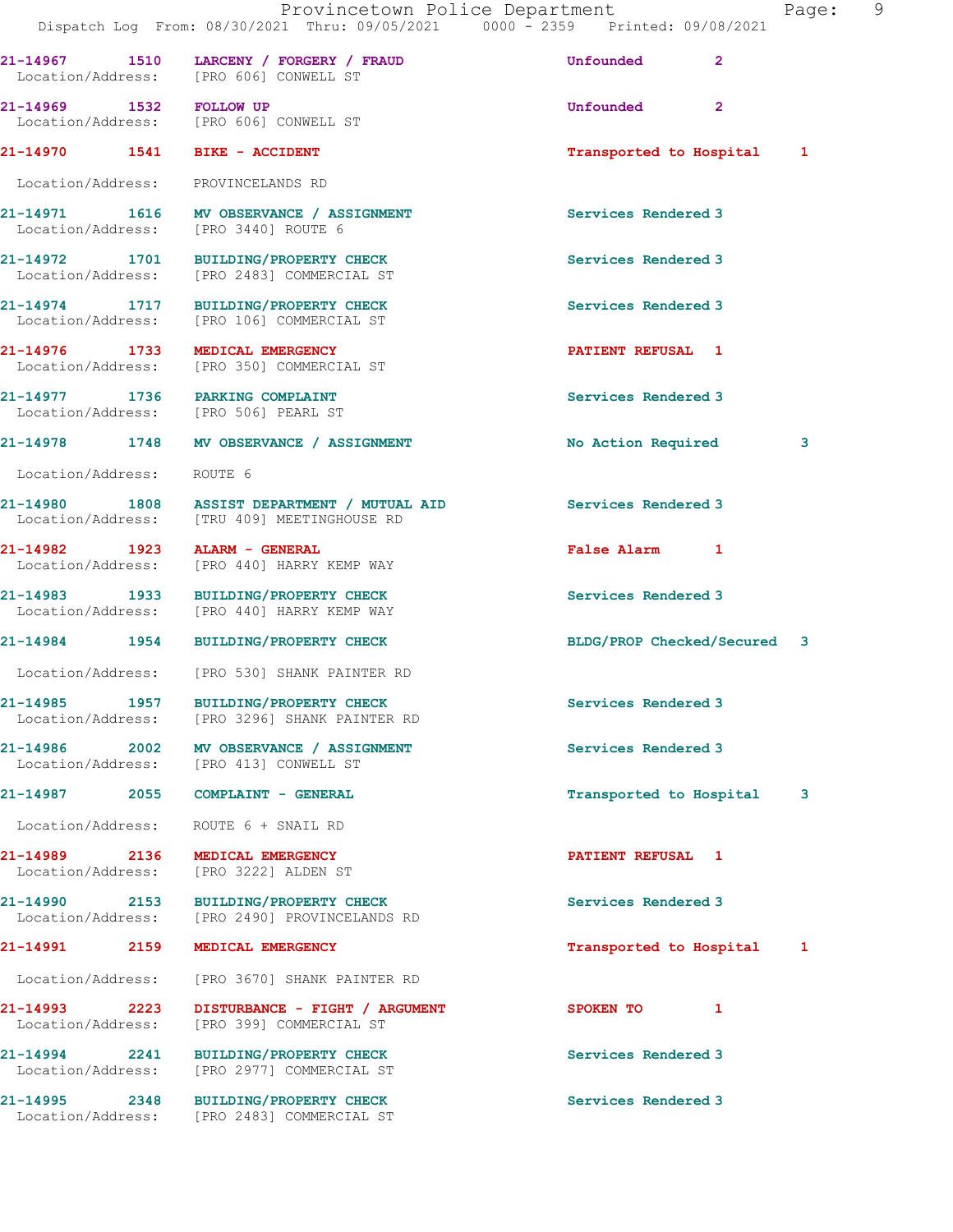| For Date: $09/02/2021 -$ Thursday                             |      |                                                                                         |                             |                |              |
|---------------------------------------------------------------|------|-----------------------------------------------------------------------------------------|-----------------------------|----------------|--------------|
|                                                               |      | 21-14997 0047 SUSPICIOUS ACTIVITY<br>Location/Address: [PRO 3259] MACMILLAN WHARF       | SPOKEN TO                   | $\mathbf{2}$   |              |
| 21-14998 0050                                                 |      | <b>BUILDING/PROPERTY CHECK</b>                                                          | BLDG/PROP Checked/Secured 3 |                |              |
|                                                               |      | Location/Address: [PRO 3259] MACMILLAN WHARF                                            |                             |                |              |
| 21-14999 0059<br>Location/Address:                            |      | BUILDING/PROPERTY CHECK<br>[PRO 3430] COMMERCIAL ST                                     | Services Rendered 3         |                |              |
| 21-15000 0103                                                 |      | <b>DISORDERLY</b><br>Location/Address: [PRO 165] COMMERCIAL ST                          | Services Rendered 1         |                |              |
| 21-15001 0103 ALARM - GENERAL                                 |      |                                                                                         | No Action Required          |                | $\mathbf{1}$ |
| Location/Address: HOWLAND ST                                  |      |                                                                                         |                             |                |              |
| 21-15002 0138 GENERAL INFO                                    |      | Location/Address: [PRO 542] SHANK PAINTER RD                                            | Services Rendered 3         |                |              |
|                                                               |      | 21-15003 0147 MV OBSERVANCE / ASSIGNMENT<br>Location/Address: [PRO 4136] BRADFORD ST    | Services Rendered 3         |                |              |
|                                                               |      | 21-15004 0148 MV OBSERVANCE / ASSIGNMENT<br>Location/Address: [PRO 413] CONWELL ST      | Services Rendered 3         |                |              |
| 21-15005 0220 ALARM - FIRE                                    |      | Location/Address: [PRO 2702] COMMERCIAL ST                                              | Services Rendered 1         |                |              |
| 21-15006 0239                                                 |      | BUILDING/PROPERTY CHECK<br>Location/Address: [PRO 2540] RACE POINT RD                   | Services Rendered 3         |                |              |
| 21-15007 0241                                                 |      | ANNOYING PHONE CALLS<br>Location/Address: [PRO 542] SHANK PAINTER RD                    | Services Rendered 3         |                |              |
| 21-15009 0310<br>Location/Address:                            |      | <b>HAZARDS</b><br>[PRO 1808] ATKINS MAYO RD                                             | Services Rendered 2         |                |              |
| 21-15010 0407 ASSIST CITIZEN<br>Location/Address: BRADFORD ST |      |                                                                                         | Services Rendered 3         |                |              |
|                                                               |      | 21-15011 0510 MV OBSERVANCE / ASSIGNMENT<br>Location/Address: [PRO 447] JEROME SMITH RD | Services Rendered 3         |                |              |
| 21-15012<br>0510<br>Location/Address:                         |      | <b>HAZARDS</b><br>BRADFORD ST + CARVER ST                                               | Services Rendered 2         |                |              |
| 21-15013                                                      | 0522 | <b>BUILDING/PROPERTY CHECK</b>                                                          | BLDG/PROP Checked/Secured 3 |                |              |
| Location/Address:                                             |      | [PRO 3703] ROUTE 6                                                                      |                             |                |              |
| 21-15015 0626<br>Location/Address:                            |      | SERVICE CALL - POLICE<br>[PRO 516] RACE POINT RD                                        | Services Rendered 3         |                | 4            |
| 21-15016 0653                                                 |      | BUILDING/PROPERTY CHECK<br>Location/Address: [PRO 2977] COMMERCIAL ST                   | Services Rendered 3         |                |              |
| 21-15017 0712 FOLLOW UP<br>Refer To Arrest:                   |      | Location/Address: [PRO 542] SHANK PAINTER RD<br>$21 - 163 - AR$                         | <b>FOLLOW UP</b>            | $\overline{2}$ |              |
| 21-15018 0740 PROPERTY DAMAGE                                 |      |                                                                                         | Referred to Other Agency 3  |                |              |
| Location/Address: STANDISH WAY                                |      |                                                                                         |                             |                |              |
| 21-15019 0755<br>Location/Address:                            |      | SERVICE CALL - POLICE<br>[PRO 569] WINSLOW ST                                           | Services Rendered 3         |                |              |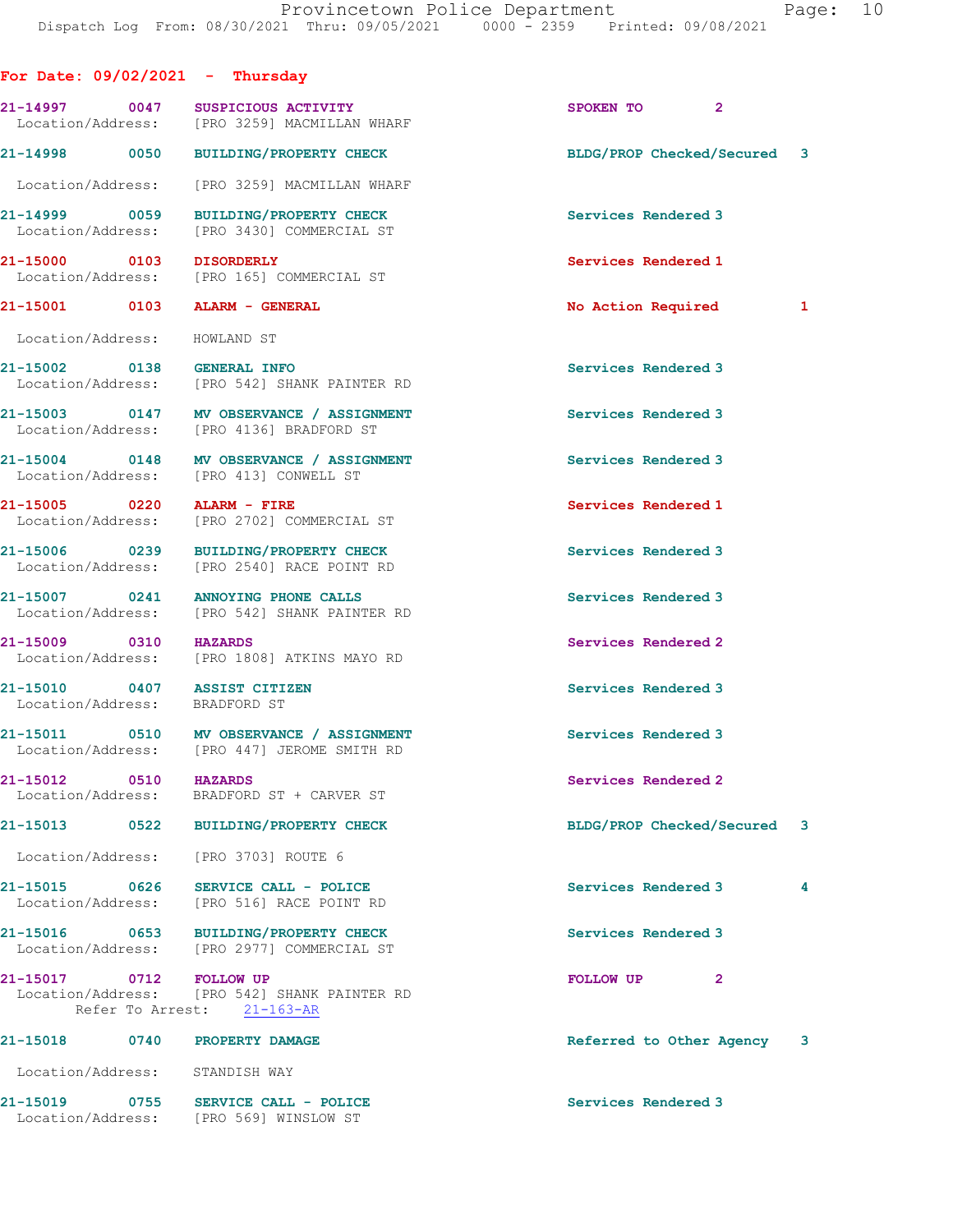21-15020 0759 MEDICAL EMERGENCY Services Rendered 1 Location/Address: [PRO 2983] COMMERCIAL ST 21-15021 0834 PARKING COMPLAINT Services Rendered 3 Location/Address: [PRO 2977] COMMERCIAL ST 21-15022 0841 TRAFFIC CONTROL Services Rendered 3 Location/Address: [PRO 813] COMMERCIAL ST 21-15023 0854 MV OBSERVANCE / ASSIGNMENT Services Rendered 3 Location/Address: BRADFORD ST + HIGH POLE HILL 21-15026 0854 PARKING COMPLAINT Services Rendered 3 Location/Address: [PRO 813] COMMERCIAL ST 21-15024 0900 MEDICAL EMERGENCY **120 CONTRACT SERVIT REFUSAL** 1 Location/Address: [PRO 3670] SHANK PAINTER RD 21-15025 0905 BUILDING/PROPERTY CHECK BLDG/PROP Checked/Secured 3 Location/Address: [PRO 3259] MACMILLAN WHARF 21-15027 1015 BUILDING/PROPERTY CHECK BLDG/PROP Checked/Secured 3 Location/Address: [PRO 3317] CEMETERY RD 21-15029 1023 BUILDING/PROPERTY CHECK Services Rendered 3<br>
Location/Address: [PRO 2898] JEROME SMITH RD [PRO 2898] JEROME SMITH RD 21-15030 1044 ALARM - FIRE False Alarm 1 Location/Address: OFF CEMETERY RD 21-15032 1100 PARKING COMPLAINT Services Rendered 3 Location/Address: [PRO 4081] COURT ST 21-15033 1112 PARKING COMPLAINT GONE ON ARRIVAL 3 Location/Address: [PRO 2426] COMMERCIAL ST 21-15037 1145 BUILDING/PROPERTY CHECK BLDG/PROP Checked/Secured 3 Location/Address: [PRO 204] COMMERCIAL ST 21-15036 1207 911 - GENERAL Could Not Locate 1 Location/Address: [PRO 105] COMMERCIAL ST 21-15038 1230 MEDICAL EMERGENCY **1230 1230** Transported to Hospital 1 Location/Address: [PRO 3670] SHANK PAINTER RD 21-15039 1235 LOST PROPERTY Services Rendered 3 Location/Address: [PRO 542] SHANK PAINTER RD 21-15040 1242 MV STOP Citation / Warning Issued 3 Location/Address: [PRO 530] SHANK PAINTER RD 21-15042 1304 LOST PROPERTY Services Rendered 3 Location/Address: [PRO 542] SHANK PAINTER RD 21-15043 1330 BUILDING/PROPERTY CHECK BLDG/PROP Checked/Secured 3 Location/Address: [PRO 488] MAYFLOWER ST 21-15044 1338 LANDLORD / TENANT Services Rendered 2 Location/Address: [PRO 1953] COMMERCIAL ST

Location/Address: [PRO 3222] ALDEN ST

21-15047 1419 LOST PROPERTY Services Rendered 3

21-15046 1409 MEDICAL EMERGENCY Transported to Hospital 1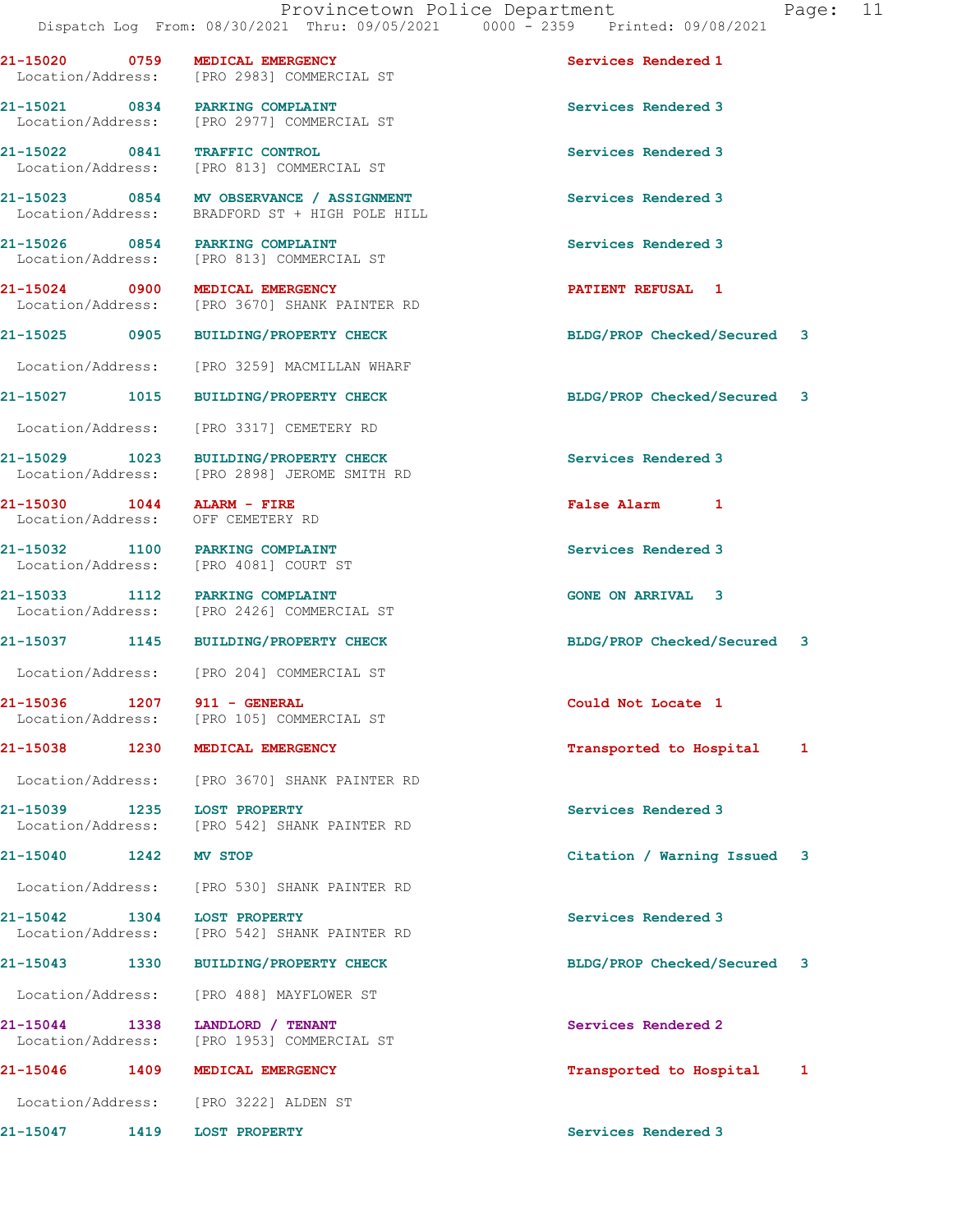Location/Address: [PRO 542] SHANK PAINTER RD

21-15048 1438 911 - GENERAL Services Rendered 1 Location/Address: [PRO 442] HARRY KEMP WAY

21-15049 1442 LOST PROPERTY Services Rendered 3

21-15062 1819 MV STOP VERBAL WARNING 3

21-15069 1955 MV STOP VERBAL WARNING 3

 Location/Address: [PRO 542] SHANK PAINTER RD 21-15050 1457 HARASSMENT / THREATS Services Rendered 2 Location/Address: [PRO 542] SHANK PAINTER RD

21-15051 1514 SERVICE CALL - POLICE 150 Services Rendered 3 Location/Address: [PRO 569] WINSLOW ST

21-15052 1540 MV OBSERVANCE / ASSIGNMENT Services Rendered 3 Location/Address: [PRO 3440] ROUTE 6

21-15053 1623 MV OBSERVANCE / ASSIGNMENT Services Rendered 3 Location/Address: ROUTE 6 + SNAIL RD

Location/Address: [PRO 751] BRADFORD ST

21-15056 1718 BUILDING/PROPERTY CHECK Services Rendered 3<br>
Location/Address: [PRO 2512] JEROME SMITH RD [PRO 2512] JEROME SMITH RD

21-15057 1720 BAR CHECK Services Rendered 3 Location/Address: [PRO 208] COMMERCIAL ST

21-15058 1726 BUILDING/PROPERTY CHECK Services Rendered 3 Location/Address: [PRO 106] COMMERCIAL ST

21-15059 1757 BUILDING/PROPERTY CHECK Services Rendered 3<br>
Location/Address: [PRO 530] SHANK PAINTER RD Location/Address: [PRO 530] SHANK PAINTER RD

Location/Address: [PRO 75] CAPTAIN BERTIES WAY

21-15061 1810 911 - GENERAL 21-15061 Services Rendered 1<br>
Location/Address: [PRO 1541] COMMERCIAL ST [PRO 1541] COMMERCIAL ST

Location/Address: [PRO 2513] ROUTE 6

21-15063 1827 BAR CHECK Services Rendered 3 Location/Address: [PRO 3432] COMMERCIAL ST

Location/Address: LAW ST + COMMERCIAL ST

21-15066 1841 BUILDING/PROPERTY CHECK Services Rendered 3 Location/Address: [PRO 3259] MACMILLAN WHARF

Location/Address: [PRO 413] CONWELL ST

21-15070 2002 MV OBSERVANCE / ASSIGNMENT Services Rendered 3 Location/Address: [PRO 606] CONWELL ST

21-15071 2013 MV OBSERVANCE / ASSIGNMENT Services Rendered 3 Location/Address: [PRO 4136] BRADFORD ST

21-15072 2116 BAR CHECK Services Rendered 3 Location/Address: [PRO 2832] COMMERCIAL ST

21-15073 2125 ASSIST DEPARTMENT / MUTUAL AID Services Rendered 3 Location/Address: [TRU] WINDIGO LN

21-15054 1637 HAZARDS Referred to Other Agency 2

21-15060 1802 ALARM - GENERAL Referred to Other Agency 1

21-15064 1834 ANIMAL CALL Referred to Other Agency 2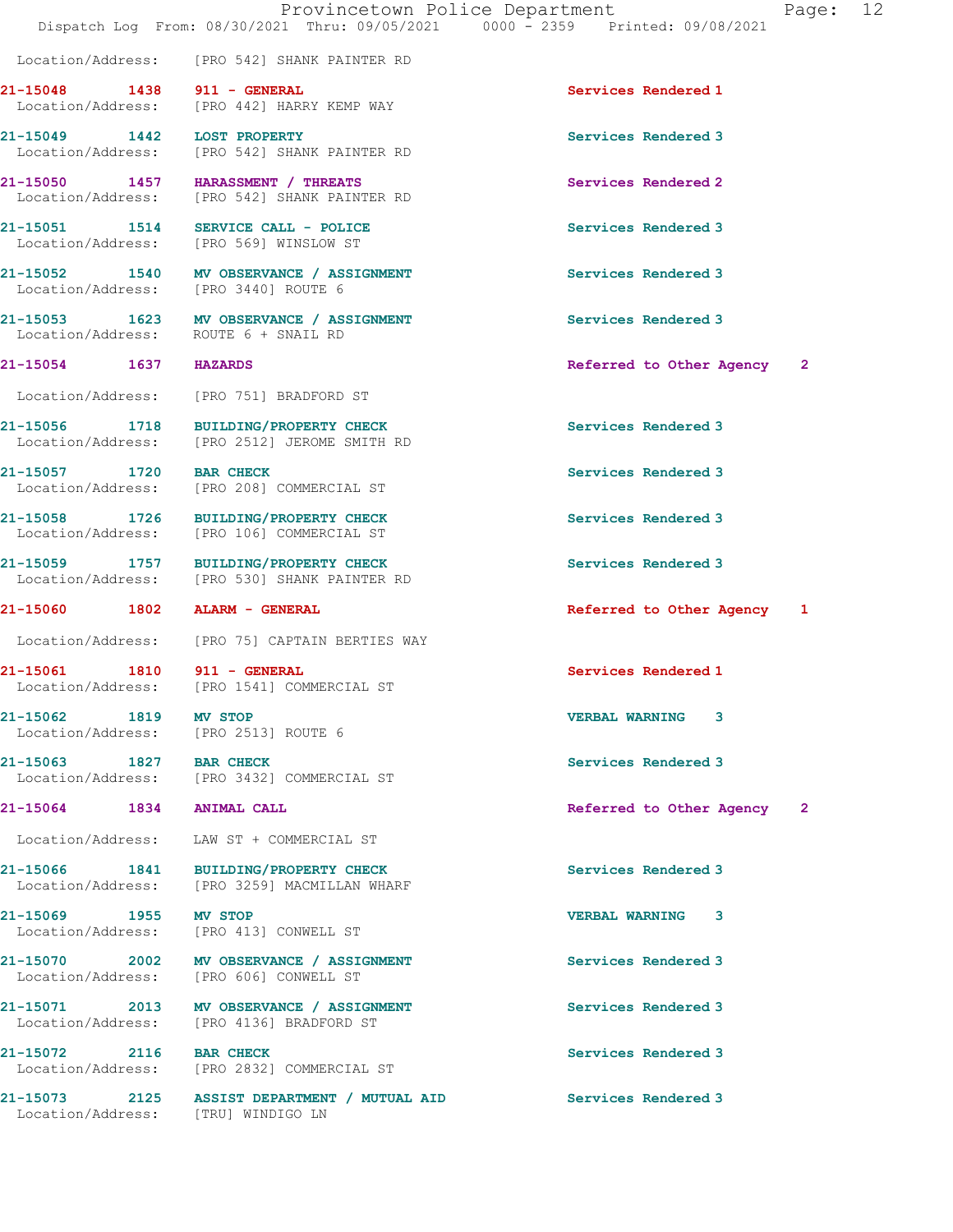|                   | Provincetown Police Department<br>Dispatch Log From: 08/30/2021 Thru: 09/05/2021 0000 - 2359 Printed: 09/08/2021                                                     |                             | Page: 13 |  |
|-------------------|----------------------------------------------------------------------------------------------------------------------------------------------------------------------|-----------------------------|----------|--|
|                   | 21-15074 2154 DISTURBANCE - FIGHT / ARGUMENT                         Arrest(s) Made    1<br>Location/Address: [PRO 3430] COMMERCIAL ST<br>Refer To Arrest: 21-164-AR |                             |          |  |
|                   | 21-15076 2200 ANIMAL CALL                                                                                                                                            | Referred to Other Agency 2  |          |  |
|                   | Location/Address: [PRO 3392] COMMERCIAL ST                                                                                                                           |                             |          |  |
|                   | 21-15075 2211 MEDICAL EMERGENCY<br>Location/Address: [PRO 3430] COMMERCIAL ST                                                                                        | PATIENT REFUSAL 1           |          |  |
|                   | 21-15077 2221 MEDICAL EMERGENCY                                                                                                                                      | Transported to Hospital 1   |          |  |
|                   | Location/Address: [PRO 3237] COMMERCIAL ST                                                                                                                           |                             |          |  |
|                   | 21-15078 2303 MEDICAL EMERGENCY<br>Location/Address: [PRO 165] COMMERCIAL ST                                                                                         | Services Rendered 1         |          |  |
|                   | 21-15079 2311 NOISE COMPLAINT<br>Location/Address: [PRO 453] KILEY CT                                                                                                | <b>Unfounded</b><br>3       |          |  |
|                   | 21-15080 2327 DISORDERLY<br>Location/Address: [PRO 300] COMMERCIAL ST                                                                                                | SPOKEN TO<br>1              |          |  |
|                   | For Date: $09/03/2021 -$ Friday                                                                                                                                      |                             |          |  |
|                   | 21-15082 0017 MV OBSERVANCE / ASSIGNMENT<br>Location/Address: BRADFORD ST + HOWLAND ST                                                                               | Services Rendered 3         |          |  |
|                   | 21-15085 0107 BUILDING/PROPERTY CHECK                                                                                                                                | BLDG/PROP Checked/Secured 3 |          |  |
|                   | Location/Address: [PRO 1780] JOHNSON ST                                                                                                                              |                             |          |  |
|                   | 21-15087 0134 MV OBSERVANCE / ASSIGNMENT<br>Location/Address: BRADFORD ST + HOWLAND ST                                                                               | Services Rendered 3         |          |  |
|                   | 21-15088 0229 MV OBSERVANCE / ASSIGNMENT<br>Location/Address: JEROME SMITH RD + SHANK PAINTER RD                                                                     | Services Rendered 3         |          |  |
|                   | 21-15089 0233 BUILDING/PROPERTY CHECK                                                                                                                                | BLDG/PROP Checked/Secured 3 |          |  |
| Location/Address: | [PRO 4041] BRADFORD ST                                                                                                                                               |                             |          |  |
|                   | 21-15090 0245 BUILDING/PROPERTY CHECK<br>Location/Address: [PRO 3318] CEMETERY RD                                                                                    | Services Rendered 3         |          |  |
|                   | 21-15091 0246 ALARM - FIRE<br>Location/Address: [PRO 146] COMMERCIAL ST                                                                                              | False Alarm 1               |          |  |
|                   | 21-15092 0325 BUILDING/PROPERTY CHECK                                                                                                                                | BLDG/PROP Checked/Secured 3 |          |  |
|                   | Location/Address: [PRO 530] SHANK PAINTER RD                                                                                                                         |                             |          |  |
|                   | 21-15093 0512 BUILDING/PROPERTY CHECK<br>Location/Address: [PRO 3259] MACMILLAN WHARF                                                                                | Services Rendered 3         |          |  |
|                   | 21-15094 0513 MV OBSERVANCE / ASSIGNMENT<br>Location/Address: ROUTE 6 + SNAIL RD                                                                                     | Services Rendered 3         |          |  |
|                   | 21-15095 0554 MV OBSERVANCE / ASSIGNMENT<br>Location/Address: [PRO 3287] ROUTE 6                                                                                     | Services Rendered 3         |          |  |
|                   | 21-15096 0556 BUILDING/PROPERTY CHECK                                                                                                                                | BLDG/PROP Checked/Secured 3 |          |  |
|                   | Location/Address: [PRO 3430] COMMERCIAL ST                                                                                                                           |                             |          |  |
|                   | 21-15097 0617 SERVICE CALL - POLICE<br>Location/Address: [PRO 516] RACE POINT RD                                                                                     | Services Rendered 3         | 3        |  |
|                   | 21-15098 0714 MV COLLISION                                                                                                                                           | Services Rendered 1         |          |  |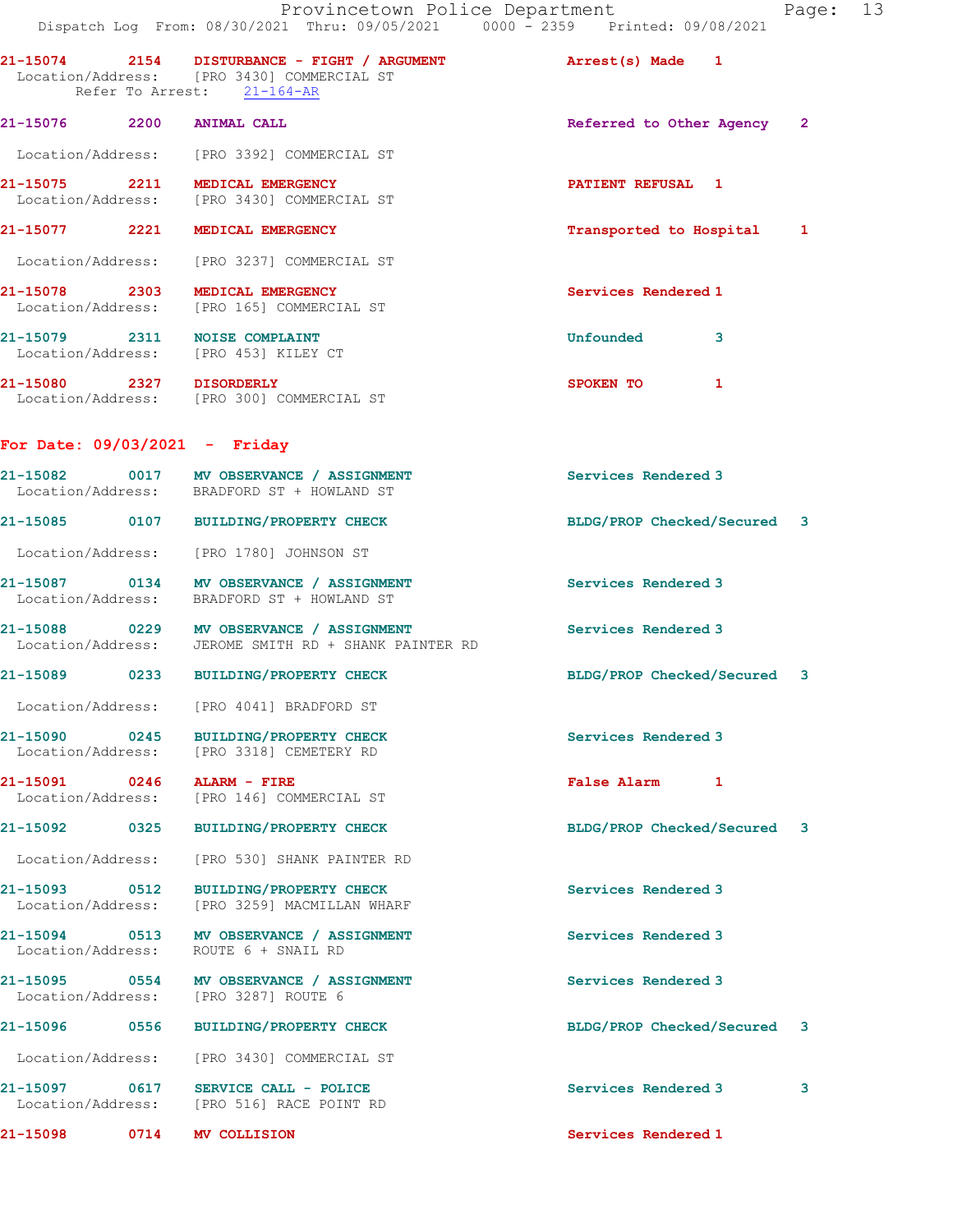|                                    |      | Provincetown Police Department<br>Dispatch Log From: 08/30/2021 Thru: 09/05/2021 0000 - 2359 Printed: 09/08/2021 |                             | Page: 14 |  |
|------------------------------------|------|------------------------------------------------------------------------------------------------------------------|-----------------------------|----------|--|
|                                    |      | Location/Address: [PRO 208] COMMERCIAL ST<br>Refer To Accident: 21-70-AC                                         |                             |          |  |
|                                    |      | 21-15099 0806 SERVICE CALL - POLICE<br>Location/Address: [PRO 569] WINSLOW ST                                    | Services Rendered 3         |          |  |
|                                    |      | 21-15100 0824 ESCORT / TRANSPORT                                                                                 | <b>Transferred Custody</b>  | 3        |  |
|                                    |      | Location/Address: [PRO 542] SHANK PAINTER RD<br>Refer To Arrest: 21-164-AR                                       |                             |          |  |
|                                    |      | 21-15101 0905 BUILDING/PROPERTY CHECK<br>Location/Address: [PRO 3430] COMMERCIAL ST                              | Services Rendered 3         |          |  |
|                                    |      | 21-15103 0929 ALARM - GENERAL<br>Location/Address: [PRO 440] HARRY KEMP WAY                                      | Services Rendered 1         |          |  |
|                                    |      | 21-15104 0940 MV BREAKING & ENTERING<br>Location/Address: [PRO 57] BRADFORD ST                                   | Services Rendered 2         |          |  |
| 21-15105 0941 HAZARDS              |      |                                                                                                                  | Referred to Other Agency 2  |          |  |
|                                    |      | Location/Address: ARCH ST + COMMERCIAL ST                                                                        |                             |          |  |
| 21-15106 0957 LOST PROPERTY        |      | Location/Address: [PRO 542] SHANK PAINTER RD                                                                     | Services Rendered 3         |          |  |
| 21-15108 1048 ANIMAL CALL          |      | Location/Address: [PRO 106] COMMERCIAL ST                                                                        | Services Rendered 2         |          |  |
| 21-15109 1155 911 - GENERAL        |      | Location/Address: [PRO 1753] BRADFORD ST                                                                         | Services Rendered 1         |          |  |
| 21-15110 1203 LOST PROPERTY        |      | Location/Address: [PRO 484] MASONIC PL                                                                           | Services Rendered 3         |          |  |
| 21-15111 1233 FOLLOW UP            |      | Location/Address: [PRO 208] COMMERCIAL ST<br>Refer To Accident: 21-70-AC                                         | FOLLOW UP<br>$\mathbf{2}$   |          |  |
| 21-15112 1237 MV DISABLED          |      | Location/Address: [PRO 2521] ROUTE 6                                                                             | Services Rendered 2         |          |  |
| 21-15113<br>Location/Address:      | 1240 | <b>ANIMAL CALL</b><br>[PRO 146] COMMERCIAL ST                                                                    | Services Rendered 2         |          |  |
| 21-15114 1246 MV COLLISION         |      | Location/Address: [PRO 2977] COMMERCIAL ST                                                                       | Services Rendered 1         |          |  |
| 21-15115 1324                      |      | MEDICAL EMERGENCY                                                                                                | Transported to Hospital     | 1        |  |
| Location/Address:                  |      | [PRO 2984] COMMERCIAL ST                                                                                         |                             |          |  |
| 21-15116 1336<br>Location/Address: |      | HARASSMENT / THREATS<br>[PRO 542] SHANK PAINTER RD                                                               | Services Rendered 2         |          |  |
| 21-15118                           | 1351 | MEDICAL EMERGENCY                                                                                                | Transported to Hospital     | 1        |  |
| Location/Address:                  |      | [PRO 440] HARRY KEMP WAY                                                                                         |                             |          |  |
| 21-15119 1407<br>Location/Address: |      | <b>ANIMAL CALL</b><br>[PRO 2490] PROVINCELANDS RD                                                                | Services Rendered 2         |          |  |
|                                    |      | 21-15122 1554 BUILDING/PROPERTY CHECK                                                                            | BLDG/PROP Checked/Secured 3 |          |  |
| Location/Address:                  |      | [PRO 2500] COMMERCIAL ST                                                                                         |                             |          |  |
| 21-15123 1617<br>Location/Address: |      | <b>BUILDING/PROPERTY CHECK</b><br>[PRO 2898] JEROME SMITH RD                                                     | Services Rendered 3         |          |  |
| 21-15124 1623                      |      | <b>BUILDING/PROPERTY CHECK</b>                                                                                   | Services Rendered 3         |          |  |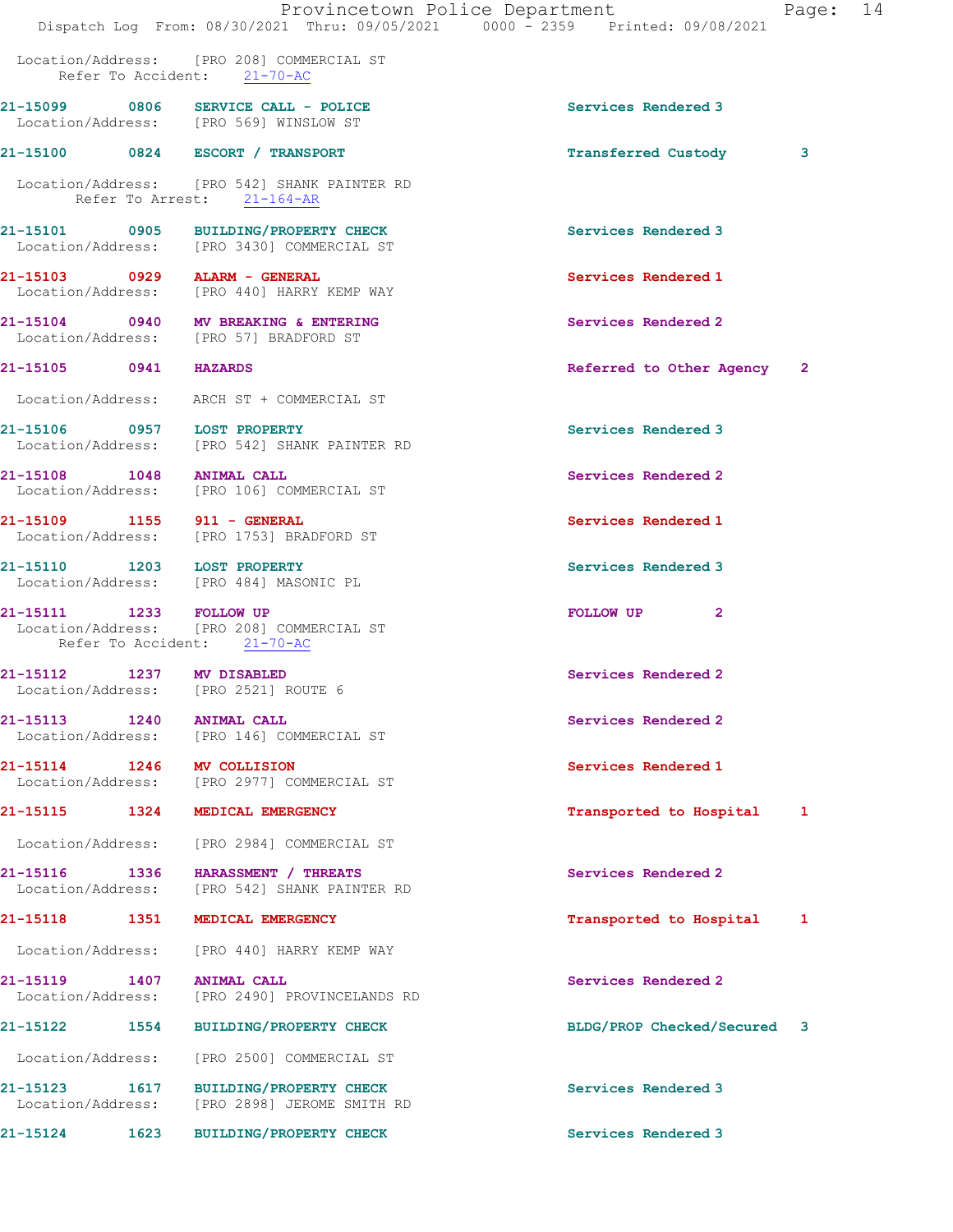21-15127 1747 MEDICAL EMERGENCY Transported to Hospital 1

21-15126 1729 911 - GENERAL Services Rendered 1

 Location/Address: [PRO 175] COMMERCIAL ST 21-15128 1801 HARASSMENT / THREATS Peace Restored 2 Location/Address: [PRO 2087] HARRY KEMP WAY 21-15129 1914 ANIMAL CALL Services Rendered 2 Location/Address: [PRO 526] RYDER ST EXT 21-15133 1950 BUILDING/PROPERTY CHECK BLDG/PROP Checked/Secured 3 Location/Address: [PRO 175] COMMERCIAL ST 21-15134 2020 BUILDING/PROPERTY CHECK Services Rendered 3 Location/Address: [PRO 3430] COMMERCIAL ST 21-15135 2024 MV STOP VERBAL WARNING 3 Location/Address: [PRO 4041] BRADFORD ST 21-15136 2032 MV STOP VERBAL WARNING 3 Location/Address: BRADFORD ST + RYDER ST 21-15137 2036 PARKING COMPLAINT Services Rendered 3 Location/Address: [PRO 149] COMMERCIAL ST 21-15138 2109 HARASSMENT / THREATS Services Rendered 2 Location/Address: [PRO 542] SHANK PAINTER RD 21-15141 2239 MEDICAL EMERGENCY Transported to Hospital 1 Location/Address: [PRO 208] COMMERCIAL ST 21-15142 2250 BIKE - GENERAL Services Rendered 2 Location/Address: [PRO 3258] BRADFORD ST 21-15143 2335 BUILDING/PROPERTY CHECK Services Rendered 3 Location/Address: [PRO 3259] MACMILLAN WHARF 21-15144 2336 ALARM - FIRE False Alarm 1 Location/Address: [PRO 80] CARVER ST 21-15146 2359 NOISE COMPLAINT 3 21-15147 0000 NOISE COMPLAINT COMPRESSES SURFAINT COMPOUNDED UNFOUNDED 3 Location/Address: [PRO 824] COMMERCIAL ST 21-15148 0014 BY-LAW VIOLATION SPOKEN TO 2 Location/Address: [PRO 3431] COMMERCIAL ST 21-15149 0015 MV STOP VERBAL WARNING 3

21-15150 0029 BUILDING/PROPERTY CHECK Services Rendered 3 Location/Address: [PRO 2540] RACE POINT RD 21-15153 0132 MV STOP VERBAL WARNING 3 Location/Address: COURT ST + COMMERCIAL ST

21-15154 0210 MV OBSERVANCE / ASSIGNMENT Services Rendered 3 Location/Address: [PRO 595] BRADFORD ST

Location/Address: [PRO 2483] COMMERCIAL ST

Location/Address: GOOD TEMPLAR PL

Location/Address: [PRO 484] MASONIC PL

For Date: 09/04/2021 - Saturday

Location/Address: ROUTE 6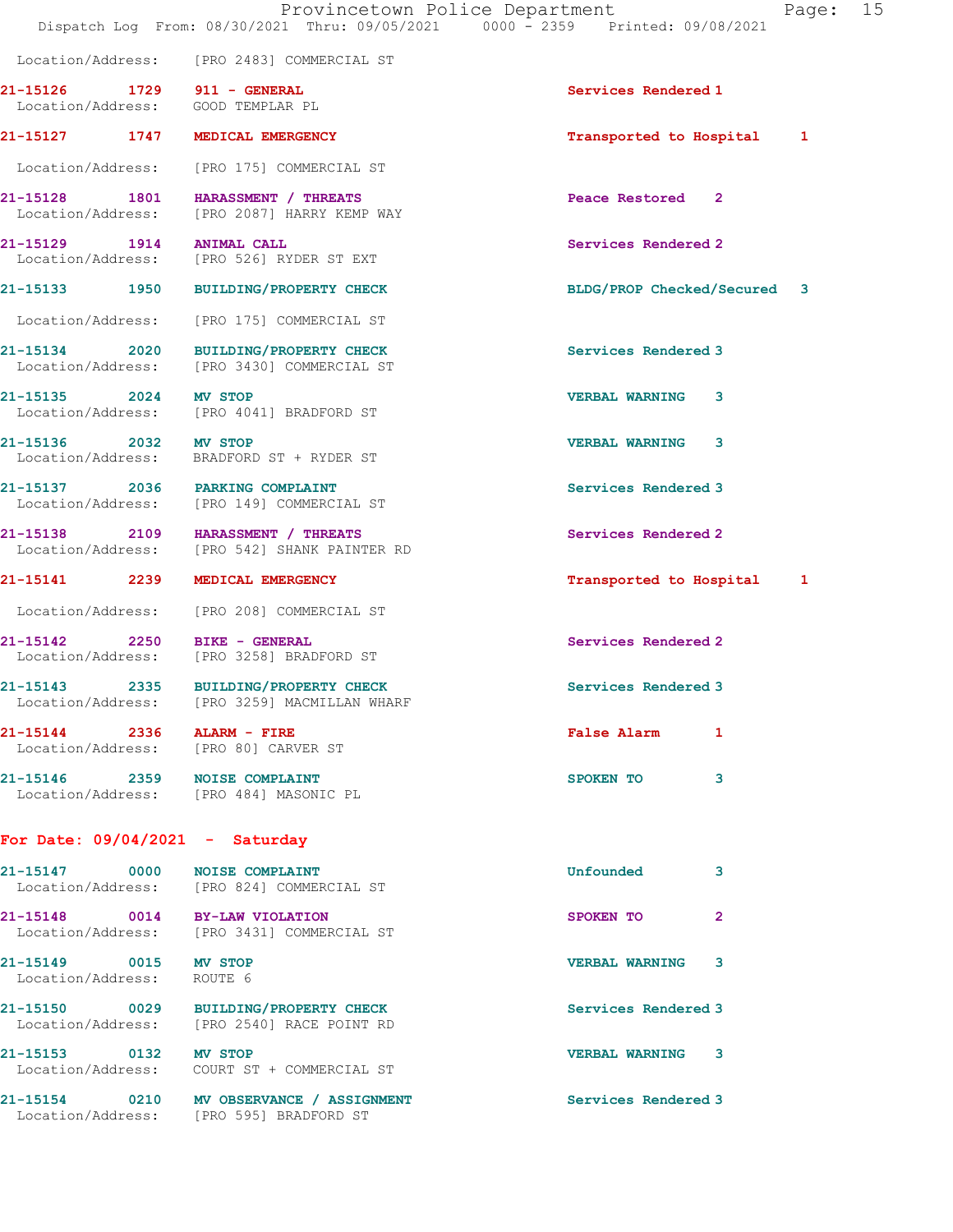21-15155 0214 MV STOP VERBAL WARNING 3 Location/Address: CONWELL ST + ROUTE 6 21-15156 0219 BUILDING/PROPERTY CHECK Services Rendered 3 Location/Address: [PRO 519] RACE POINT RD 21-15157 0225 BUILDING/PROPERTY CHECK Services Rendered 3 Location/Address: [PRO 3259] MACMILLAN WHARF 21-15158 0301 BUILDING/PROPERTY CHECK Services Rendered 3 Location/Address: [PRO 2206] PILGRIMS LANDING 21-15161 0530 BUILDING/PROPERTY CHECK Services Rendered 3 Location/Address: [PRO 2512] JEROME SMITH RD 21-15159 0615 FLIGHT COVERAGE Services Rendered 3 Location/Address: [PRO 516] RACE POINT RD 21-15160 0621 BUILDING/PROPERTY CHECK BLDG/PROP Checked/Secured 3 Location/Address: [PRO 1638] COMMERCIAL ST 21-15162 0627 MV OBSERVANCE / ASSIGNMENT Services Rendered 3 Location/Address: [PRO 521] ROUTE 6 21-15163 0633 MV STOP VERBAL WARNING 3 Location/Address: BRADFORD ST + FRANKLIN ST 21-15164 0636 ALARM - FIRE False Alarm 1 Location/Address: [PRO 253] COMMERCIAL ST 21-15165 0748 PARKING COMPLAINT Services Rendered 3 Location/Address: [PRO 3456] RYDER ST EXT 21-15166 0849 MV STOP VERBAL WARNING 3 Location/Address: [PRO 3259] MACMILLAN WHARF 21-15168 0856 911 - GENERAL Services Rendered 1 Location/Address: [PRO 542] SHANK PAINTER RD 21-15169 1006 MEDICAL EMERGENCY **1200** 1006 Transported to Hospital 1 Location/Address: [PRO 440] HARRY KEMP WAY 21-15170 1033 ANIMAL CALL 3POKEN TO 2 Location/Address: [PRO 444] HIGH POLE HILL 21-15171 1041 MV COMPLAINT 1001 SPOKEN TO 2<br>
Location/Address: [PRO 2055] STANDISH ST [PRO 2055] STANDISH ST 21-15172 1058 MEDICAL EMERGENCY 120 1 Transported to Hospital 1 Location/Address: [PRO 2414] THISTLEMORE RD 21-15173 1104 MEDICAL EMERGENCY Transported to Hospital 1 Location/Address: [PRO 440] HARRY KEMP WAY 21-15174 1117 911 - GENERAL Unfounded 1 Location/Address: COMMERCIAL ST 21-15175 1206 ASSIST CITIZEN GONE ON ARRIVAL 3 Location/Address: AUNT SUKEYS WAY 21-15176 1243 ASSIST CITIZEN Peace Restored 3 Location/Address: [PRO 4156] COMMERCIAL ST 21-15179 1454 HAZARDS Services Rendered 2 Location/Address: ROUTE 6 + SNAIL RD 21-15180 1500 LOST PROPERTY Services Rendered 3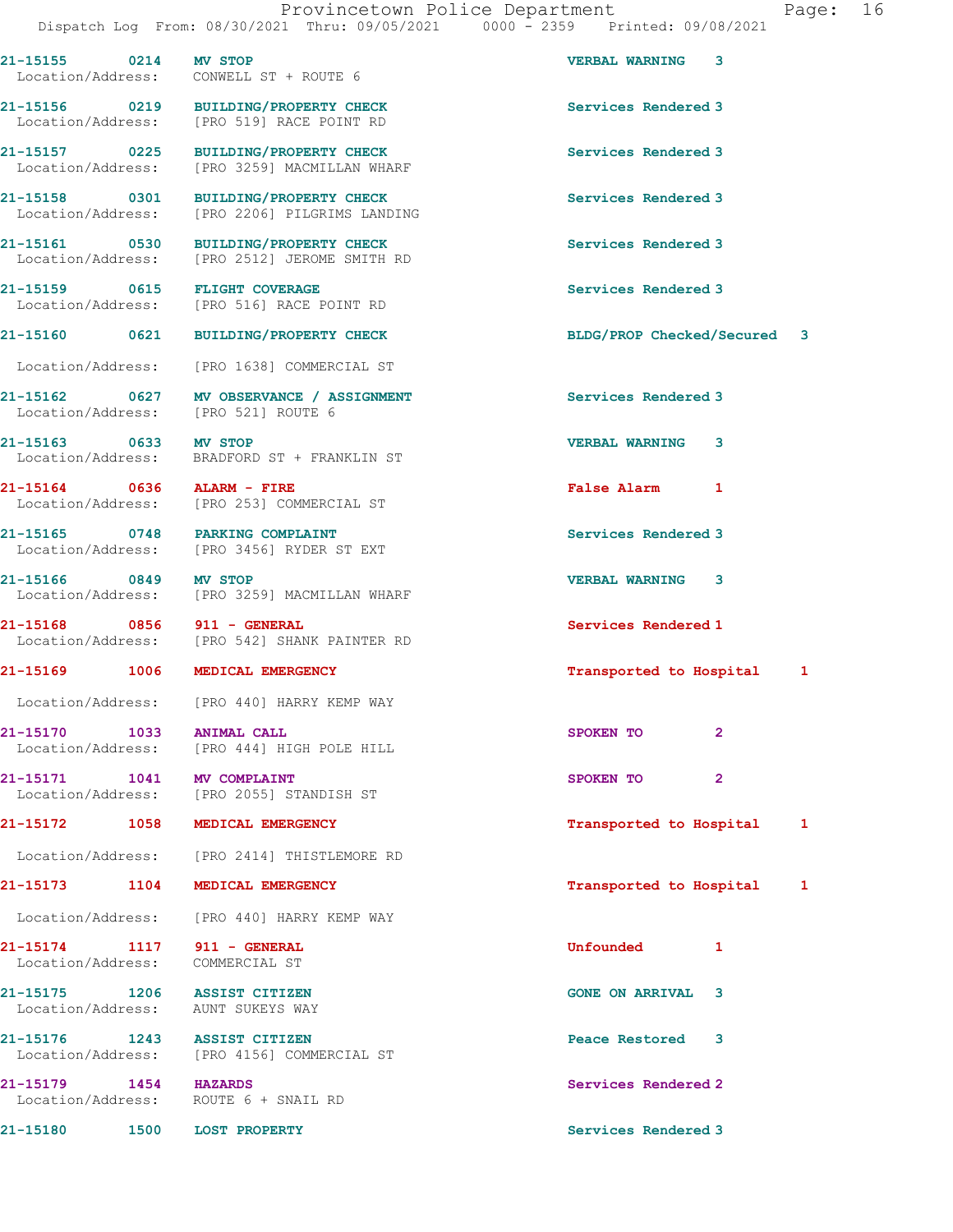Location/Address: [PRO 2539] RYDER ST EXT

21-15181 1610 DISORDERLY SPOKEN TO 1 Location/Address: [PRO 196] COMMERCIAL ST

21-15182 1637 HARASSMENT / THREATS SPOKEN TO 2 Location/Address: [PRO 165] COMMERCIAL ST

21-15185 1651 911 - GENERAL Services Rendered 1 Location/Address: [PRO 1789] BRADFORD ST

21-15186 1652 MEDICAL EMERGENCY Services Rendered 1 Location/Address: [PRO 2647] SHANK PAINTER RD

21-15188 1746 PARKING COMPLAINT Services Rendered 3

21-15189 1747 LOST PROPERTY Services Rendered 3 Location/Address: [PRO 3296] SHANK PAINTER RD

21-15190 1825 BIKE - GENERAL 21-15190 Services Rendered 2<br>
Location/Address: [PRO 798] COMMERCIAL ST

21-15191 1843 ANIMAL CALL Services Rendered 2

21-15193 1957 MV OBSERVANCE / ASSIGNMENT Services Rendered 3

Location/Address: COMMERCIAL ST

21-15195 2007 ALARM - GENERAL Services Rendered 1 Location/Address: [PRO 2277] BRADFORD ST

Location/Address: [PRO 2496] BAYBERRY AVE

Location/Address: COMMERCIAL ST + BRADFORD ST

21-15201 2222 FOLLOW UP SPOKEN TO 2 Location/Address: [PRO 542] SHANK PAINTER RD

21-15202 2237 SUSPICIOUS ACTIVITY<br>
Location/Address: [PRO 2483] COMMERCIAL ST [PRO 2483] COMMERCIAL ST

Location/Address: POINT ST

21-15204 2252 PARKING COMPLAINT Services Rendered 3 Location/Address: [PRO 447] JEROME SMITH RD

21-15205 2303 DISORDERLY SPOKEN TO 1 Location/Address: [PRO 484] MASONIC PL

21-15210 2337 ASSIST CITIZEN Services Rendered 3 Location/Address: [PRO 397] COMMERCIAL ST

21-15207 2344 BUILDING/PROPERTY CHECK Services Rendered 3<br>
Location/Address: [PRO 2483] COMMERCIAL ST [PRO 2483] COMMERCIAL ST

21-15209 2348 BUILDING/PROPERTY CHECK Services Rendered 3

21-15187 1702 BUILDING/PROPERTY CHECK BLDG/PROP Checked/Secured 3

21-15196 2012 MV STOP VERBAL WARNING 3

21-15203 2243 HAZARDS Referred to Other Agency 2

Location/Address: [PRO 2500] COMMERCIAL ST

Location/Address: BREWSTER ST + PEARL ST

[PRO 798] COMMERCIAL ST

Location/Address: HENSCHE LN + CONWELL ST

Location/Address: [PRO 3440] ROUTE 6

21-15194 2002 PARKING COMPLAINT Services Rendered 3

Location/Address: ROUTE 6 + SNAIL RD

21-15199 2113 ANIMAL CALL Services Rendered 2

21-15200 2139 ASSAULT SPOKEN TO 1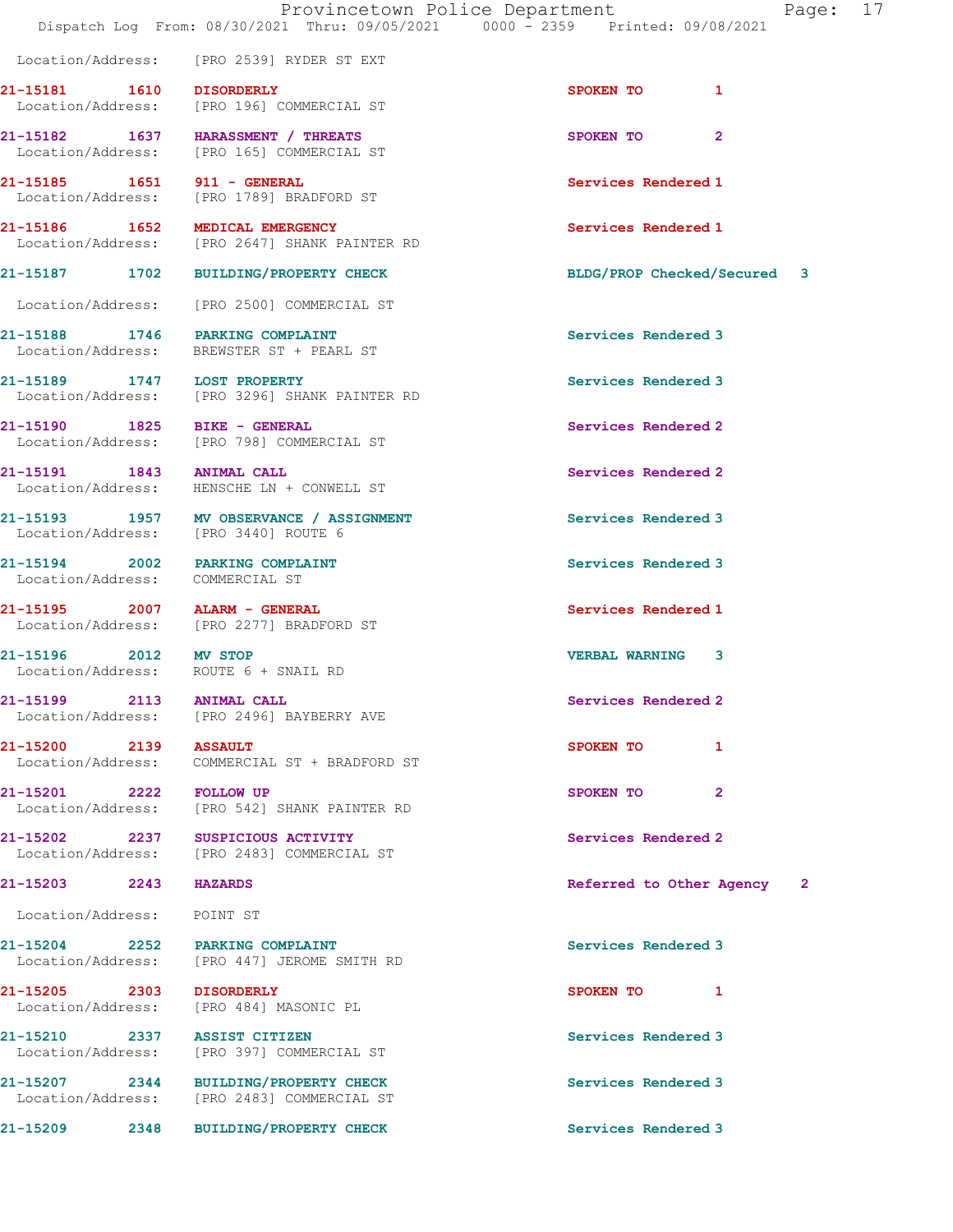Location/Address: [PRO 106] COMMERCIAL ST

## For Date: 09/05/2021 - Sunday

|                                    | 21-15211 0018 MV STOP<br>Location/Address: [PRO 754] BRADFORD ST                                 | <b>VERBAL WARNING 3</b>     |  |
|------------------------------------|--------------------------------------------------------------------------------------------------|-----------------------------|--|
|                                    | 21-15212 0030 BUILDING/PROPERTY CHECK<br>Location/Address: [PRO 3430] COMMERCIAL ST              | Services Rendered 3         |  |
|                                    | 21-15213 0034 BUILDING/PROPERTY CHECK<br>Location/Address: [PRO 3259] MACMILLAN WHARF            | Services Rendered 3         |  |
| 21-15214 0036 MV STOP              | Location/Address: BRADFORD ST + PRINCE ST                                                        | VERBAL WARNING 3            |  |
|                                    | 21-15215 0043 NOISE COMPLAINT<br>Location/Address: [PRO 3276] COMMERCIAL ST                      | SPOKEN TO 3                 |  |
|                                    | 21-15217 0054 MEDICAL EMERGENCY                                                                  | Transported to Hospital 1   |  |
|                                    | Location/Address: [PRO 146] COMMERCIAL ST                                                        |                             |  |
|                                    | 21-15219 0123 MV OBSERVANCE / ASSIGNMENT<br>Location/Address: JEROME SMITH RD + SHANK PAINTER RD | Services Rendered 3         |  |
|                                    | 21-15221 0215 BUILDING/PROPERTY CHECK<br>Location/Address: [PRO 2540] RACE POINT RD              | Services Rendered 3         |  |
|                                    | 21-15222 0218 BUILDING/PROPERTY CHECK                                                            | BLDG/PROP Checked/Secured 3 |  |
|                                    | Location/Address: [PRO 4041] BRADFORD ST                                                         |                             |  |
|                                    | 21-15223 0225 BUILDING/PROPERTY CHECK<br>Location/Address: [PRO 3318] CEMETERY RD                | Services Rendered 3         |  |
|                                    | 21-15224 0230 MV OBSERVANCE / ASSIGNMENT<br>Location/Address: ROUTE 6 + PROVINCELANDS RD         | Services Rendered 3         |  |
|                                    | 21-15225 0239 MV OBSERVANCE / ASSIGNMENT<br>Location/Address: SNAIL RD + ROUTE 6                 | Services Rendered 3         |  |
| 21-15226 0257 ASSIST CITIZEN       | Location/Address: [PRO 3138] CONWELL ST                                                          | SPOKEN TO<br>3              |  |
|                                    | 21-15227 0337 B & E / BURGLARY<br>Location/Address: [PRO 1344] COMMERCIAL ST                     | Unfounded<br>$\mathbf{2}$   |  |
| 21-15228 0551<br>Location/Address: | MV OBSERVANCE / ASSIGNMENT<br>BRADFORD ST + SHANK PAINTER RD                                     | Services Rendered 3         |  |
| 21-15229<br>0607                   | <b>BUILDING/PROPERTY CHECK</b><br>Location/Address: [PRO 2977] COMMERCIAL ST                     | Services Rendered 3         |  |
| 21-15231 0645<br>Location/Address: | <b>BUILDING/PROPERTY CHECK</b><br>[PRO 94] BRADFORD ST                                           | Services Rendered 3         |  |
| 21-15232 0706                      | SERVICE CALL - POLICE<br>Location/Address: [PRO 516] RACE POINT RD                               | Services Rendered 3         |  |
| 21-15233<br>0807                   | <b>BUILDING/PROPERTY CHECK</b>                                                                   | BLDG/PROP Checked/Secured 3 |  |
|                                    | Location/Address: [PRO 488] MAYFLOWER ST                                                         |                             |  |
| 0901<br>21-15237                   | BUILDING/PROPERTY CHECK                                                                          | BLDG/PROP Checked/Secured 3 |  |
|                                    | Location/Address: [PRO 2490] PROVINCELANDS RD                                                    |                             |  |
| 21-15238<br>0916                   | MEDICAL EMERGENCY                                                                                | Transported to Hospital 1   |  |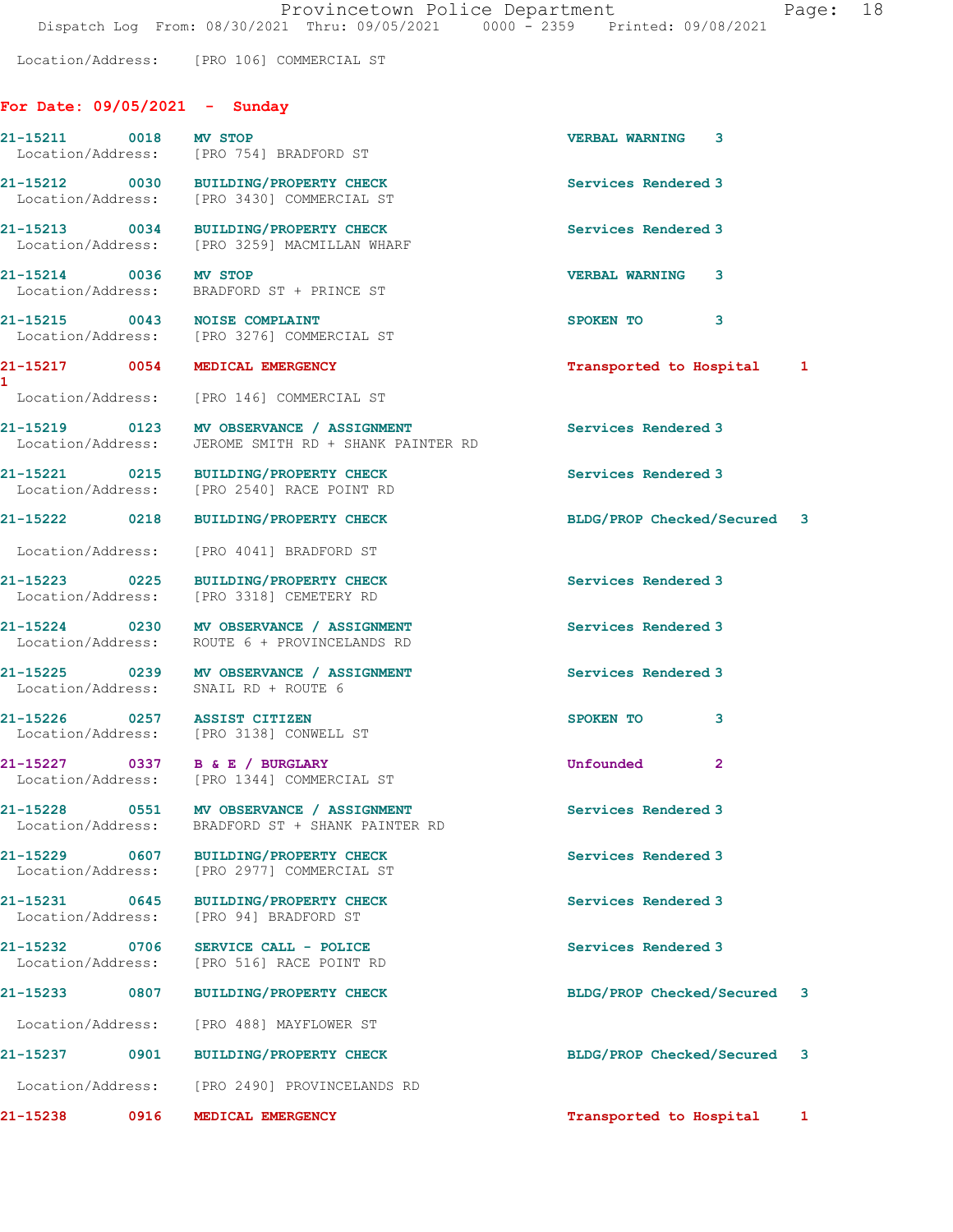| $\sim$ $\sim$ $\sim$ $\sim$ | --------- |  |
|-----------------------------|-----------|--|
|                             |           |  |
|                             |           |  |

Location/Address: PLEASANT ST

21-15239 0952 LOST PROPERTY Services Rendered 3 Location/Address: [PRO 132] COMMERCIAL ST

21-15240 1013 ANIMAL CALL SPOKEN TO 2 Location/Address: [PRO 3296] SHANK PAINTER RD

21-15241 1016 MV OBSERVANCE / ASSIGNMENT Services Rendered 3 Location/Address: [PRO 447] JEROME SMITH RD

21-15242 1021 MV STOP VERBAL WARNING 3 Location/Address: [PRO 2645] SHANK PAINTER RD

21-15243 1034 MV STOP VERBAL WARNING 3 Location/Address: [PRO 2207] SHANK PAINTER RD

21-15245 1107 LOST PROPERTY Services Rendered 3 Location/Address: [PRO 542] SHANK PAINTER RD

21-15255 1130 MV DISABLED Services Rendered 2 Location/Address: [PRO 577] WINTHROP ST

21-15248 1140 BIKE - GENERAL Services Rendered 2 Location/Address: [PRO 105] COMMERCIAL ST

Location/Address: COMMERCIAL ST

21-15250 1152 LOST PROPERTY Services Rendered 3 Location/Address: [PRO 542] SHANK PAINTER RD

21-15251 1201 LARCENY / FORGERY / FRAUD Services Rendered 2 Location/Address: [PRO 57] BRADFORD ST

21-15253 1228 MV COMPLAINT Unfounded 2 Location/Address: ROUTE 6 + SNAIL RD

Location/Address: [PRO 542] SHANK PAINTER RD

21-15256 1240 BUILDING/PROPERTY CHECK Services Rendered 3 Location/Address: [PRO 521] ROUTE 6

21-15257 1243 MV OBSERVANCE / ASSIGNMENT Services Rendered 3 Location/Address: HIGH POLE HILL + BRADFORD ST

Location/Address: [PRO 1720] COMMERCIAL ST

21-15261 1336 LOST PROPERTY Services Rendered 3 Location/Address: [PRO 2483] COMMERCIAL ST

21-15262 1430 LOST PROPERTY Services Rendered 3 Location/Address: [PRO 542] SHANK PAINTER RD

21-15265 1454 LOST PROPERTY Services Rendered 3 Location/Address: RYDER ST EXT

21-15266 1532 PARKING COMPLAINT Services Rendered 3

Location/Address: [PRO 526] RYDER ST EXT

Location/Address: [PRO 27] BRADFORD ST

[PRO 272] COMMERCIAL ST

21-15249 1145 BUILDING/PROPERTY CHECK BLDG/PROP Checked/Secured 3

21-15254 1232 LOST PROPERTY **1200 1200 1200 1200 121** Services Rendered 3 1

21-15258 1249 HAZARDS Referred to Other Agency 2

21-15260 1328 ASSIST CITIZEN SPOKEN TO 3<br>
Location/Address: [PRO 272] COMMERCIAL ST

21-15264 1453 MEDICAL EMERGENCY Transported to Hospital 1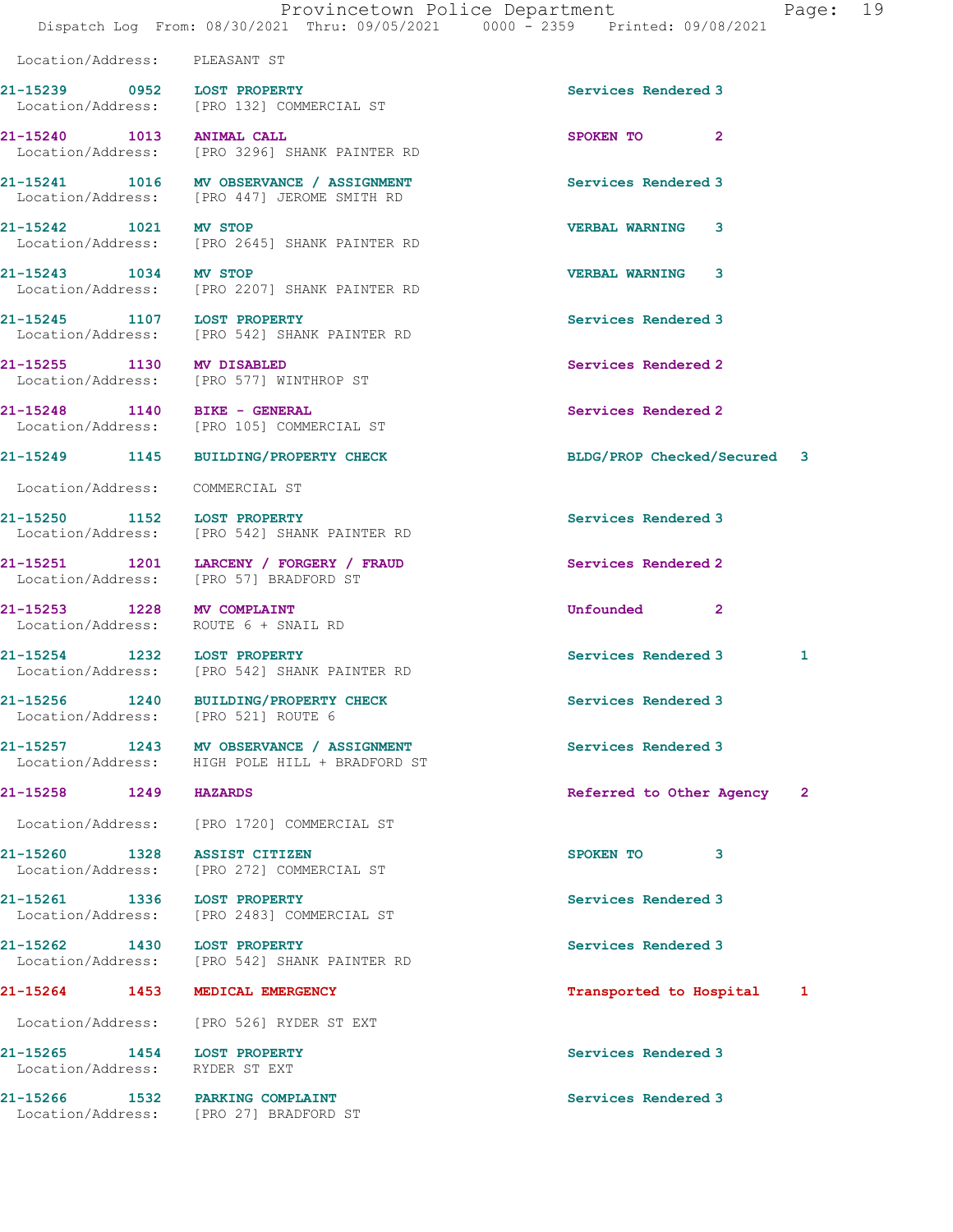Dispatch Log From: 08/30/2021 Thru: 09/05/2021 0000 - 2359 Printed: 09/08/2021 21-15267 1602 MV STOP VERBAL WARNING 3 Location/Address: [PRO 577] WINTHROP ST 21-15268 1610 MV STOP VERBAL WARNING 3 Location/Address: PRINCE ST + BRADFORD ST 21-15270 1624 COMPLAINT - GENERAL Services Rendered 3 Location/Address: [PRO 2483] COMMERCIAL ST 21-15271 1642 MV STOP VERBAL WARNING 3 Location/Address: [PRO 3296] SHANK PAINTER RD 21-15272 1707 BAR CHECK Services Rendered 3 Location/Address: [PRO 2605] COMMERCIAL ST 21-15273 1713 MV STOP VERBAL WARNING 3 Location/Address: ALDEN ST + CEMETERY RD 21-15275 1747 MV STOP VERBAL WARNING 3 Location/Address: RACE POINT RD 21-15276 1812 LOST PROPERTY Services Rendered 3 Location/Address: [PRO 2540] RACE POINT RD 21-15277 1826 MV OBSERVANCE / ASSIGNMENT Services Rendered 3<br>
Location/Address: ROUTE 6 + SHANK PAINTER RD ROUTE 6 + SHANK PAINTER RD 21-15278 1830 BAR CHECK Services Rendered 3 Location/Address: [PRO 2266] COMMERCIAL ST 21-15279 1851 MV COMPLAINT Services Rendered 2 Location/Address: [PRO 1224] COMMERCIAL ST 21-15280 1855 MV STOP Citation / Warning Issued 3 Location/Address: CARVER ST + BRADFORD ST 21-15282 1908 DISTURBANCE - FIGHT / ARGUMENT Services Rendered 1<br>
Location/Address: [PRO 105] COMMERCIAL ST [PRO 105] COMMERCIAL ST 21-15283 1911 MV STOP 20 21-15283 21-15283 21-15283 3 Location/Address: COMMERCIAL ST 21-15284 1917 LOST PROPERTY **1200 Services** Rendered 3 Location/Address: [PRO 105] COMMERCIAL ST 21-15285 1946 BUILDING/PROPERTY CHECK Services Rendered 3 Location/Address: [PRO 2512] JEROME SMITH RD 21-15286 1949 BAR CHECK Services Rendered 3 Location/Address: [PRO 3837] COMMERCIAL ST 21-15287 2013 BUILDING/PROPERTY CHECK Services Rendered 3 Location/Address: [PRO 571] ALDEN ST 21-15289 2032 LOST PROPERTY Services Rendered 3 Location/Address: [PRO 105] COMMERCIAL ST 21-15290 2058 PARKING COMPLAINT GONE ON ARRIVAL 3 Location/Address: [PRO 660] PRINCE ST 21-15291 2114 MV STOP VERBAL WARNING 3 Location/Address: [PRO 76] CARVER ST

21-15292 2124 MV STOP VERBAL WARNING 3 Location/Address: PRINCE ST + BRADFORD ST

21-15293 2129 ANIMAL CALL Services Rendered 2 Location/Address: [PRO 3405] COMMERCIAL ST